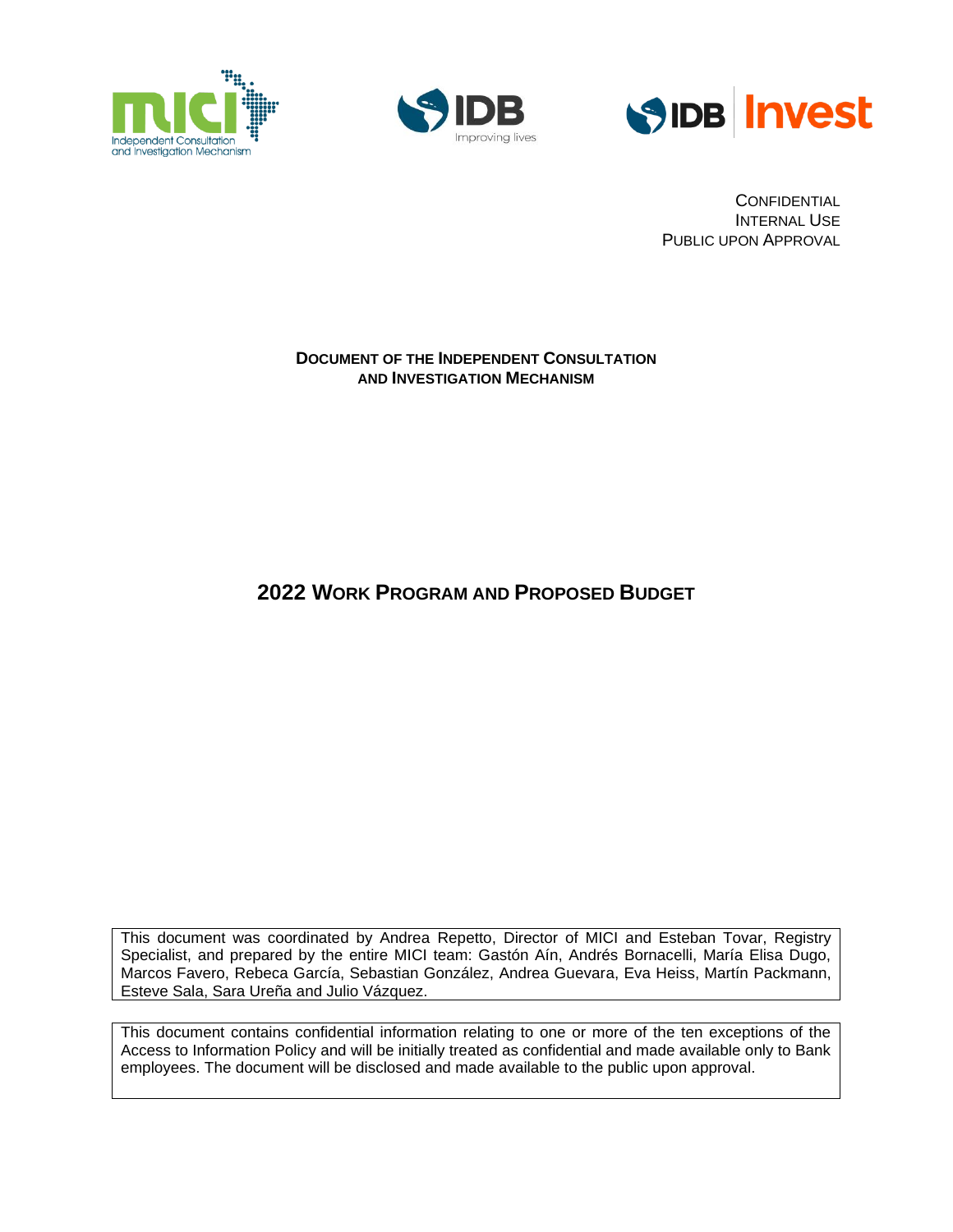### Index

| $\mathbf{L}$ |  |
|--------------|--|
| II.          |  |
| III.         |  |
| IV.          |  |
| Α.           |  |
| Β.           |  |
| C.           |  |
| D.           |  |
| V.           |  |
| Α.           |  |
| Β.           |  |
| C.           |  |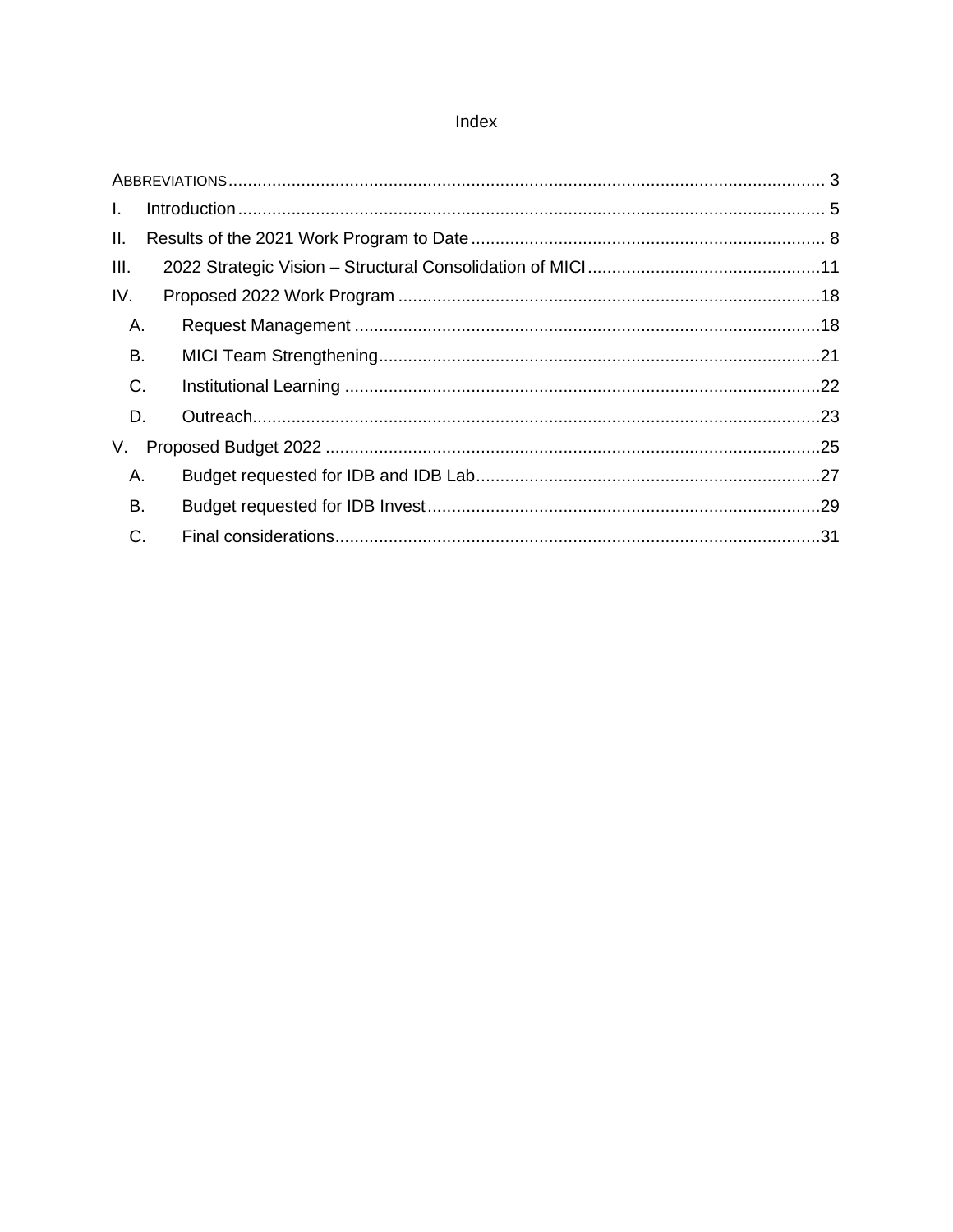#### **ANNEXES**

- I Requests Managed from 1 January to 15 October 2021
- II Breakdown of 2022 Budget Proposal by MICI Operational Areas and comparison with Approved and Executed<br>
2004 Budget (sedisterial) 2021 Budget (confidential)

#### **LINKS**

- 1. [2021 Work Program and Proposed Budget for IDB Group Institutions](https://idbg.sharepoint.com/teams/ez-SEC/Registered%20Documents/RI-Reg-MI/RIRegMIMICIEnglish/Independent%20Consultation%20and%20Investigation%20Mechanism.%202021%20Work%20Program%20and%20Proposed%20Budget.pdf)
- 2. [2020 Work Program and Proposed Budget for IDB Group Institutions](https://idbg.sharepoint.com/teams/ez-SEC/Registered%20Documents/RI-Reg-MI/RIRegMIMICIEnglish/Independent%20Consultation%20and%20Investigation%20Mechanism.%202020%20Work%20Program%20and%20Proposed%20Budget.pdf)
- 3. [Presentation of MICI 2021 Vision](https://idbg.sharepoint.com/teams/ez-SEC/Registered%20Documents/RI-Reg-MI/RIRegMIMICICONFIDENTIAL/Independent%20Consultation%20and%20Investigation%20Mechanism.%20Vision%202021.pdf) (confidential)
- 4. [Criteria for accessing the Contingency Fund \(confidential\)](https://idbg.sharepoint.com/:w:/r/teams/ez-MICI/admin/_layouts/15/Doc.aspx?sourcedoc=%7B56233194-87FA-4585-81D2-806ED28F5D71%7D&file=Criteria%20for%20Accessing%20the%20Contingency%20Fund%20%5B40276952%5D.docx&action=default&mobileredirect=true)
- 5. Quarterly Overview [First Quarter 2021 \(confidential\)](https://idbg.sharepoint.com/teams/ez-SEC/Registered%20Documents/RI-Reg-MI/RIRegMIMICICONFIDENTIAL/Independent%20Consultation%20and%20Investigation%20Mechanism.%20Quarterly%20Overview%20%20January-March%202021.pdf)
- 6. Quarterly Overview Second Quarter [2021 \(confidential\)](https://idbg.sharepoint.com/teams/ez-SEC/Registered%20Documents/RI-Reg-MI/RIRegMIMICICONFIDENTIAL/Independent%20Consultation%20and%20Investigation%20Mechanism.%20Quarterly%20Overview%20April-June%202021.pdf)
- 7. [MICI-IDB Public Registry](https://www.iadb.org/en/mici/idb-public-registry-chronological)
- 8. [MICI-IDB Invest Public Registry](https://www.iadb.org/en/mici/idb-public-registry-chronological)
- 9. [MICI Intranet \(internal use\)](https://idbg.sharepoint.com/sites/mici-es/)
- 10. [OVE Evaluation of the Independent Consultation and Investigation Mechanism](https://publications.iadb.org/publications/english/document/Evaluation-of-the-Independent-Consultation-and-Investigation-Mechanism-(ICIM).pdf)
- 11. MICI action plan to address the [recommendations of the OVE Evaluation](https://idbg.sharepoint.com/teams/ez-SPD/SMO/OVE/05%20Evaluation%20and%20Action%20Plans/Forms/AllItems.aspx?viewid=5da48b3c%2Dcab3%2D4b8c%2Db985%2D3781082d464c&id=%2Fteams%2Fez%2DSPD%2FSMO%2FOVE%2F05%20Evaluation%20and%20Action%20Plans%2FIDB%20Group%2FOther%20Evaluations%2FMICI) / ReTS Portal (internal use)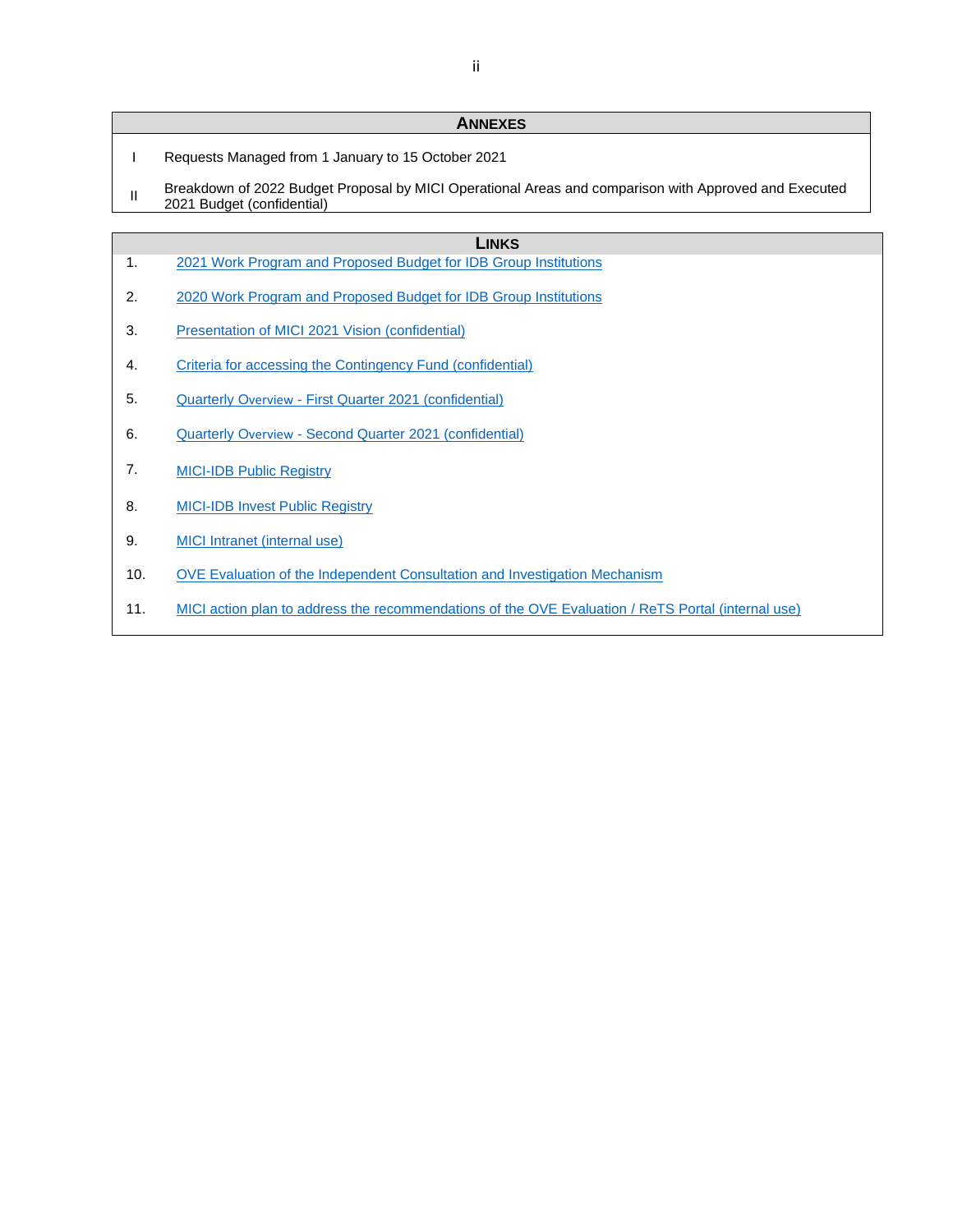#### **ABREVIATIONS**

<span id="page-3-0"></span>

| <b>ACP</b>             | Administrative Services, Security, and Corporate Procurement Division of the IDB<br>Group                                                                                                                                                                                                                                                                                                                                          |
|------------------------|------------------------------------------------------------------------------------------------------------------------------------------------------------------------------------------------------------------------------------------------------------------------------------------------------------------------------------------------------------------------------------------------------------------------------------|
| AUG                    | Office of the Executive Auditor of the IDB                                                                                                                                                                                                                                                                                                                                                                                         |
| <b>BDA</b>             | Budget and Administrative Services Department of the IDB Group                                                                                                                                                                                                                                                                                                                                                                     |
| <b>BUFIPOL</b>         | Budget and Financial Policies Committee of the IDB                                                                                                                                                                                                                                                                                                                                                                                 |
| <b>CLC</b>             | Complementary labor costs                                                                                                                                                                                                                                                                                                                                                                                                          |
| <b>CNS</b>             | Full-Time Consultant modality under Policy AM-650                                                                                                                                                                                                                                                                                                                                                                                  |
| <b>COF</b>             | <b>Country Office</b>                                                                                                                                                                                                                                                                                                                                                                                                              |
| <b>CSOs</b>            | Civil society organizations                                                                                                                                                                                                                                                                                                                                                                                                        |
| <b>CW</b>              | Complementary workforce                                                                                                                                                                                                                                                                                                                                                                                                            |
| <b>DTC</b>             | Defined term contractual                                                                                                                                                                                                                                                                                                                                                                                                           |
| НC                     | Head count, term used to identify staff hired as full-time employees                                                                                                                                                                                                                                                                                                                                                               |
| <b>HRD</b>             | Human Resources Department of the IDB Group                                                                                                                                                                                                                                                                                                                                                                                        |
| <b>IAMs</b>            | Independent accountability mechanisms of international financial institutions                                                                                                                                                                                                                                                                                                                                                      |
| <b>IDB</b>             | Inter-American Development Bank                                                                                                                                                                                                                                                                                                                                                                                                    |
| <b>IDB Group</b>       | Composed of the IDB, IDB Invest, and IDB Lab                                                                                                                                                                                                                                                                                                                                                                                       |
| <b>IDB Invest</b>      | Formerly the Inter-American Investment Corporation                                                                                                                                                                                                                                                                                                                                                                                 |
| <b>IDB Lab</b>         | Formerly the Multilateral Investment Fund                                                                                                                                                                                                                                                                                                                                                                                          |
| IFI                    | International financial institutions                                                                                                                                                                                                                                                                                                                                                                                               |
| <b>IIC</b>             | Inter-American Investment Corporation, now IDB Invest                                                                                                                                                                                                                                                                                                                                                                              |
| ITE                    | Information Technology Department of the IDB Group                                                                                                                                                                                                                                                                                                                                                                                 |
| <b>MICI</b>            | Independent Consultation and Investigation Mechanism of the IDB Group, for its<br>acronym in Spanish                                                                                                                                                                                                                                                                                                                               |
| <b>MICI-IDB Policy</b> | The Policy of the Independent Consultation and Investigation Mechanism for the<br>IDB (document MI-47-8). The Policy, which was approved by the Board of<br>Executive Directors on 17 December 2014, has been in force as of that date and<br>was revised in December 2015 to ensure consistency with the MICI-IIC Policy, and<br>paragraph 19(d) was deleted by approval of the Board of Executive Directors on<br>April 14, 2021 |
| <b>MICI-IIC Policy</b> | The Policy of the Independent Consultation and Investigation Mechanism for the<br>IIC (document CII/MI-1-4). The Policy, which was approved on 15 December 2015,                                                                                                                                                                                                                                                                   |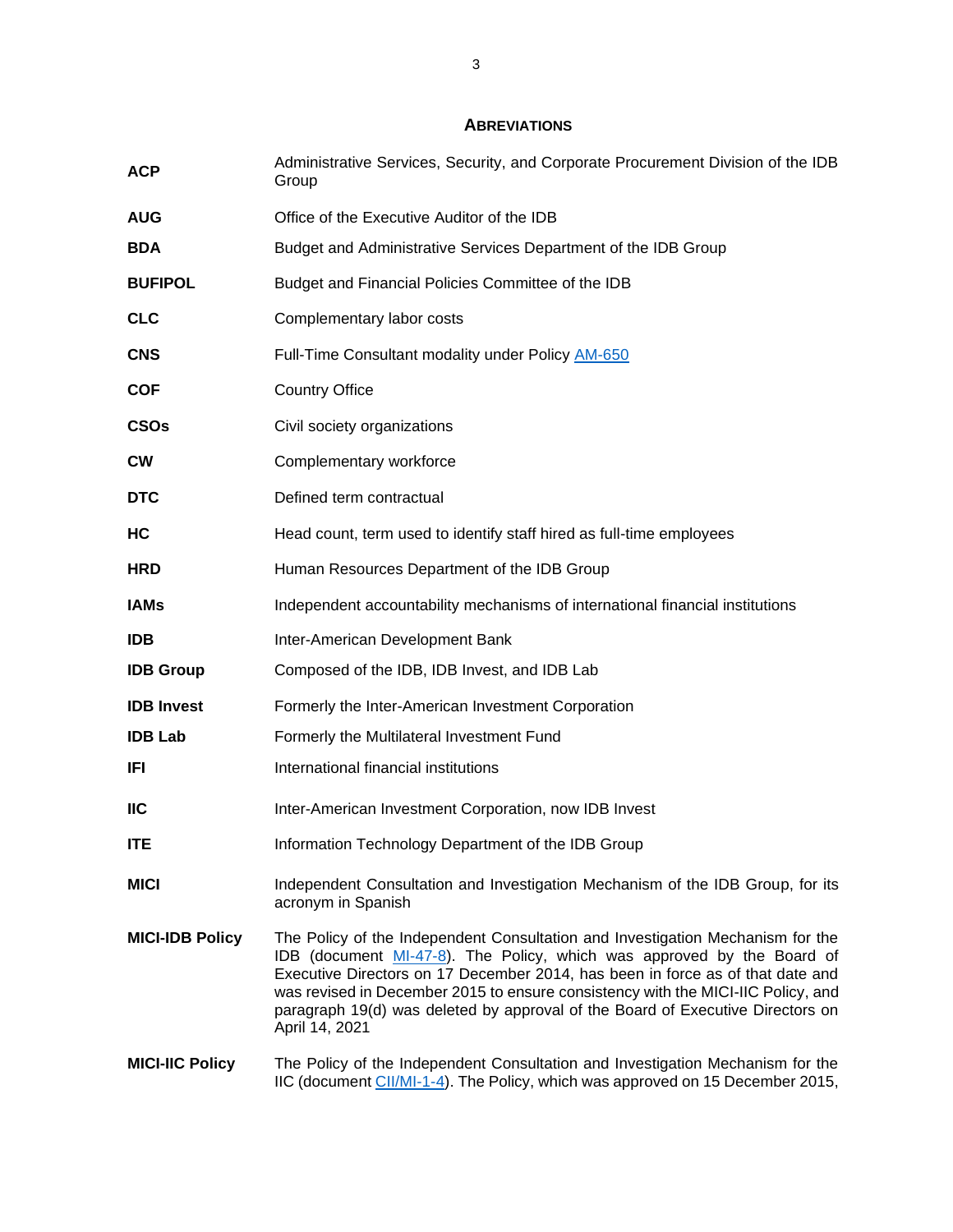|                | has been in force as of January 2016. On 27 April 2021, the Board of Executive<br>Directors approved the deletion of paragraph 19(d)                            |
|----------------|-----------------------------------------------------------------------------------------------------------------------------------------------------------------|
| <b>NLC</b>     | Non-personnel costs                                                                                                                                             |
| <b>OVE</b>     | Office of Evaluation and Oversight of the IDB Group                                                                                                             |
| <b>Parties</b> | The requesters, Management, the borrower and/or the client, if applicable, in<br>accordance with the definition contained in the MICI-IDB and MICI-IIC Policies |
| <b>PEC</b>     | Policy and Evaluation Committee of the Board of Executive Directors of the IDB                                                                                  |
| <b>PECs</b>    | <b>Products and External Services Consultants</b>                                                                                                               |
| <b>Region</b>  | Latin America and the Caribbean                                                                                                                                 |
| <b>ROP</b>     | <b>Relevant Operational Policies</b>                                                                                                                            |
| <b>TTC</b>     | Temporary term contractual                                                                                                                                      |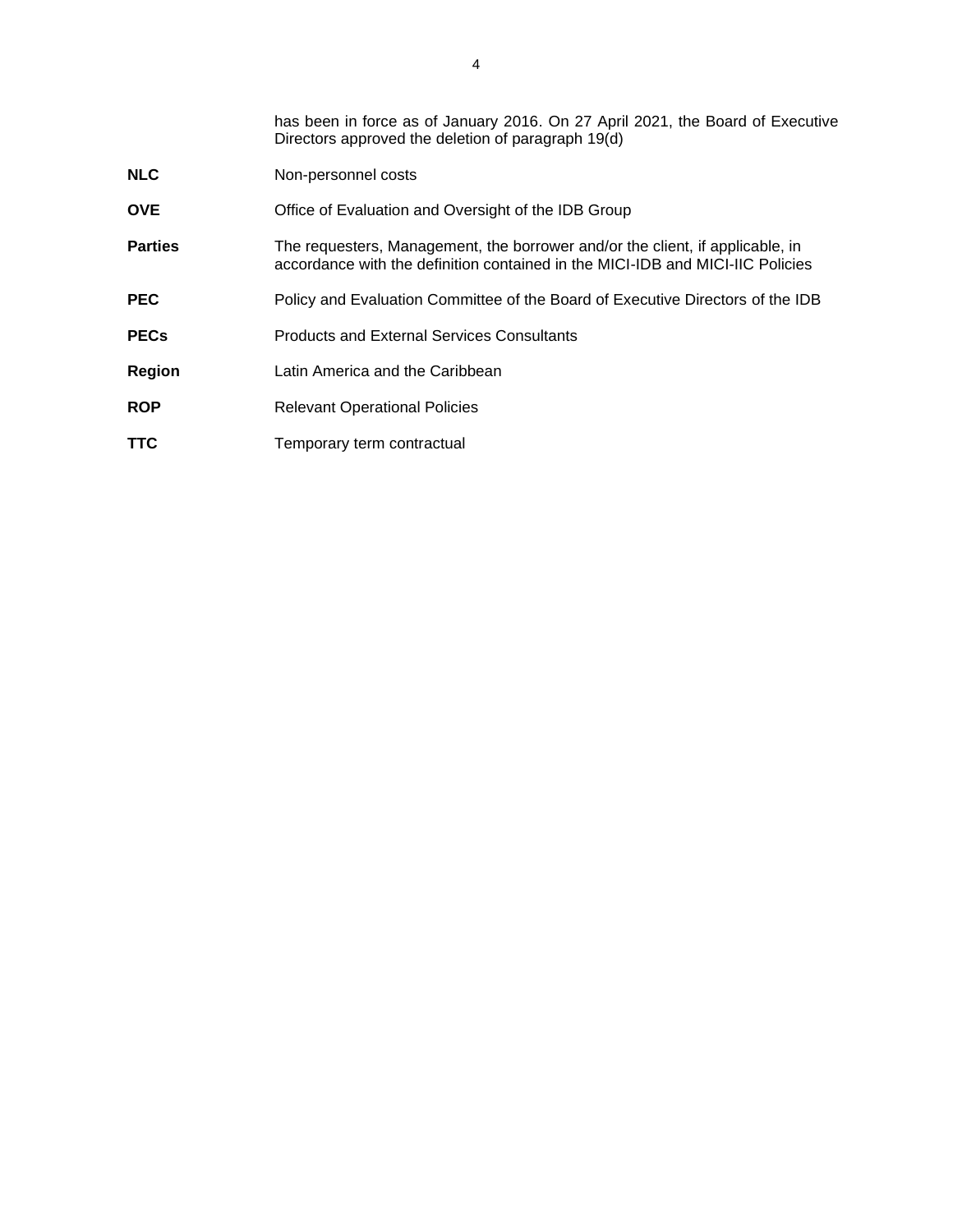#### **I. Introduction**

- <span id="page-5-0"></span>1.1 This document presents the proposed 2022 MICI Work Program and Budget for the IDB<sup>1</sup> and IDB Invest for consideration and decision by the Committees of the Executive Boards of Directors of both institutions, respectively. The proposal was prepared under the parameters established in the MICI-IDB and MICI-IIC Policies (documents [MI-47-8](https://idbdocs.iadb.org/wsdocs/getdocument.aspx?docnum=EZSHARE-525549286-365) and [CII/MI-1-4,](https://idbdocs.iadb.org/wsdocs/getdocument.aspx?docnum=EZSHARE-525549286-362) respectively), and the institutional guidelines referred to in the ["Instructions for](https://idbg.sharepoint.com/teams/ez-BGT/Administrative/Preparation/Forms/AllItems.aspx?id=%2Fteams%2Fez%2DBGT%2FAdministrative%2FPreparation%2FBudget%20Instructions%2FCopy%2Dof%2DBudget%2DInstructions%2D2022%2DII%20%2810%29%2Epdf&parent=%2Fteams%2Fez%2DBGT%2FAdministrative%2FPreparation%2FBudget%20Instructions)  [2022 Budget Formulation and Execution"](https://idbg.sharepoint.com/teams/ez-BGT/Administrative/Preparation/Forms/AllItems.aspx?id=%2Fteams%2Fez%2DBGT%2FAdministrative%2FPreparation%2FBudget%20Instructions%2FCopy%2Dof%2DBudget%2DInstructions%2D2022%2DII%20%2810%29%2Epdf&parent=%2Fteams%2Fez%2DBGT%2FAdministrative%2FPreparation%2FBudget%20Instructions) prepared by BDA.
- 1.2 This proposed MICI Work Program and Budget seeks to address the particular circumstances of 2022, drawing on the management experience gained during the 2020- 2021 period under the COVID-19 health emergency, while looking ahead to a "new normal" in the Region soon. In comparison to other years, this proposal includes special features with an impact on the operation of the mechanism, the main ones being:
	- *i)* A flexible and adaptive operation under a new normal as COVID-19 management in the Region evolves. The mechanism will continue to adapt its activities to the situation (monitoring vaccination status and any local regulations) in each country of the Region where it operates, to continue fulfilling its mandate without interruption.
	- *ii)* The consolidation of the MICI team, with a proposal (for consideration in this document) that seeks to finally resolve the problems inherent to the high staff turnover that has been detrimental to the mechanism in recent years.
	- *iii)* The first year implementing the MICI action plan to address the recommendations of the OVE Evaluation of the Mechanism.
	- *iv)* The entry into force of the new Environmental and Social Policy Framework for the IDB and the still recent implementation of the Sustainability Policy of IDB Invest.<sup>2</sup>
- 1.3 The different sections of this document detail the actions taken in the areas of: (i) Request Management, (ii) MICI Team Strengthening,<sup>3</sup> (iii) Institutional Learning,<sup>4</sup> and (iv) Internal and External Outreach; and the budget required for their implementation during 2022. In compliance with the MICI Policies, the mechanism will continue to report in the Quarterly Overviews to both Boards of Directors on the status of activities and the execution of the approved budget.

<sup>1</sup> The MICI-IDB Policy also covers any MICI activity and/or product related to IDB Lab, so the 2022 Work Program and its corresponding IDB Budget also include actions for this institution.

<sup>&</sup>lt;sup>2</sup> The IDB Invest Sustainability Policy took effect at the end of 2019, and the IDB Framework will come into force in November 2021.

<sup>&</sup>lt;sup>3</sup> In previous Work Programs this item was called institutional strengthening; it has been reformulated for clarity in this document.

<sup>4</sup> In previous Work Programs this item was called learning; it has been reformulated for clarity in this document.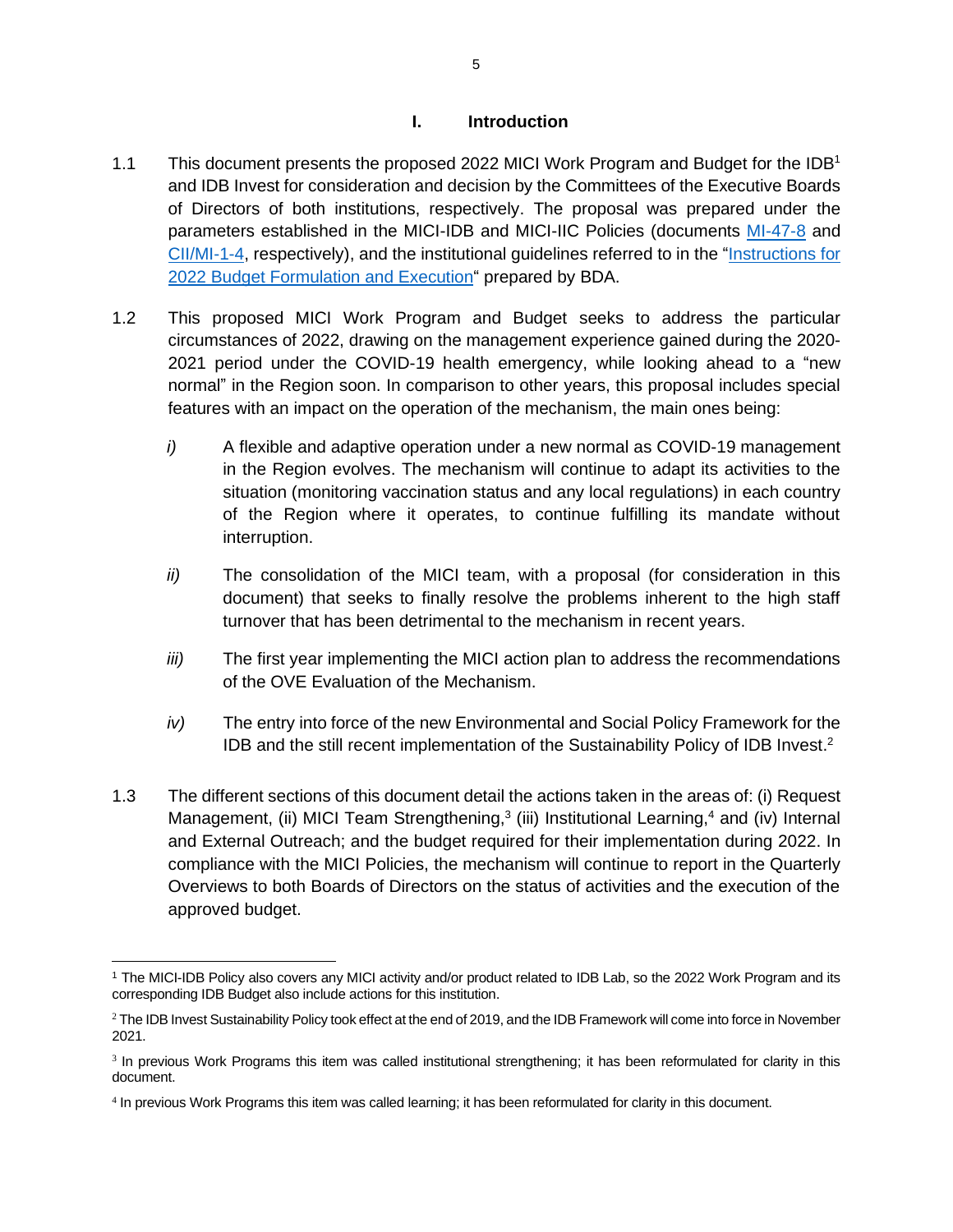1.4 This proposal is therefore submitted to the Boards of Executive Directors of the IDB and the IIC for their decision as follows:

### **A. Action requested of the IDB Board of Executive Directors**

- 1.5 The IDB Board of Executive Directors is asked to consider and approve the 2022 Proposed Work Program and the Budget required for its implementation.
- 1.6 Approval is also sought for the MICI structural consolidation strategy, which calls for the addition of four (4) new staff positions (HC) exclusively for the phases of the MICI process, which will complement the positions approved and filled in 2021.
- 1.7 The above measure is aimed at forcefully and conclusively addressing the systemic human resources problem faced by the mechanism since its inception. Before 2021, with the exception of the two (2) Coordinators, the Phases relied on a workforce of temporary consultants (DTC, TTC, and CNS) with nonrenewable contracts. This led to problems in the effectiveness of request management and the efficient use of resources.

### **B. Action requested of the IIC Board of Executive Directors**

1.8 The Board of Executive Directors of the IIC is asked to approve the 2022 Proposed Work Program and the Budget required for its implementation.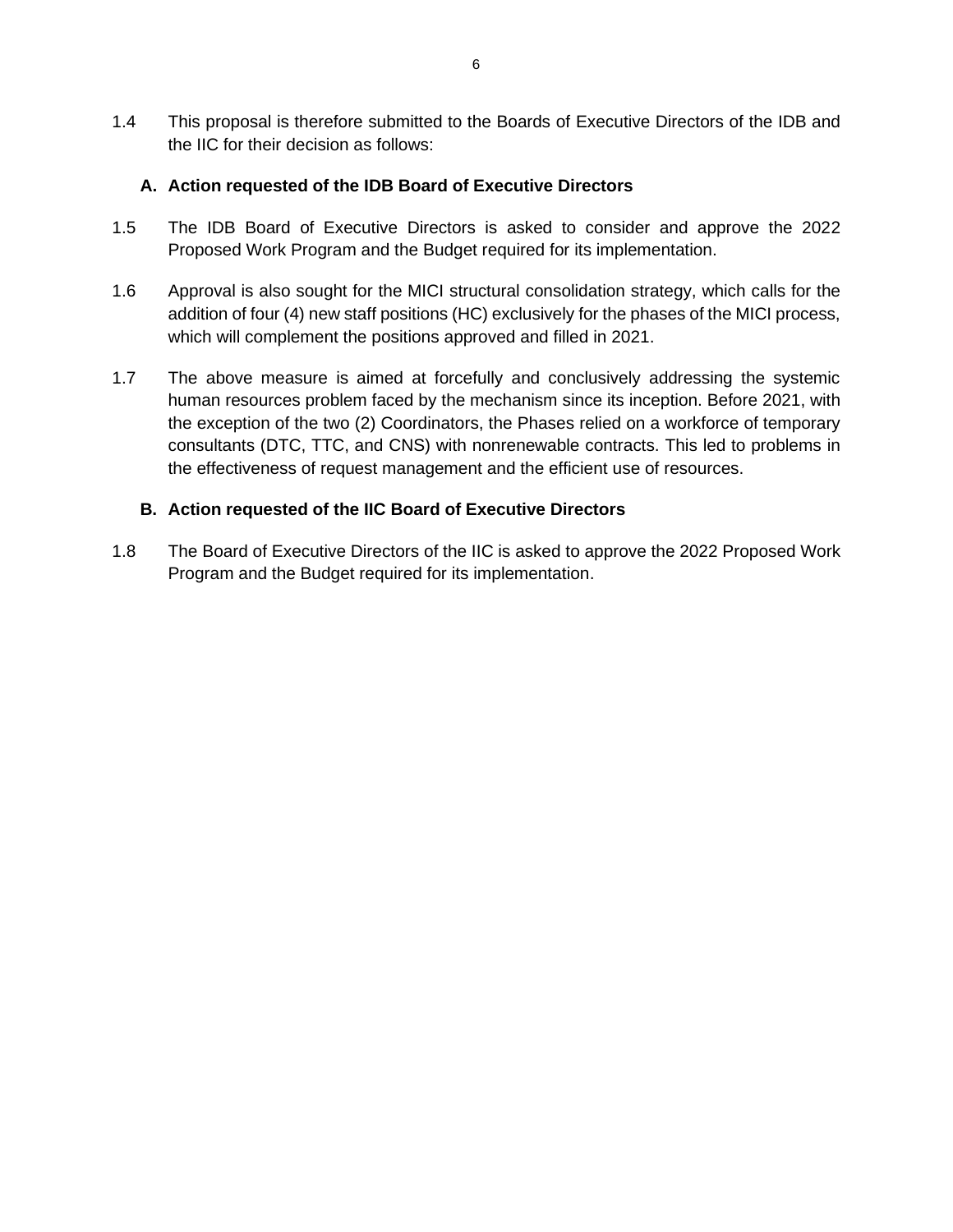### **The 2022 Work Program and Proposed Budget – Main Points**

### **Structural Consolidation of MICI**

- New internal structure consolidation of mid-level positions in Request Management. o Request for four (4) new HC positions.
- Career Development Program within MICI.

#### **Request Management**

- **25** Requests expected to be managed in 2022.
	- o **14** new Requests to be received (12 for IDB; 2 for IDB Invest).
	- o **11** Requests carried over from the previous year (9 for IDB; 3 for IDB Invest).

#### **MICI Team Strengthening**

- Development of Staff Training Plan.
- Training on IDB and IDB Invest Environmental and Social Policy Frameworks.
- Activities for sharing best practices and creating synergies in joint case management, in collaboration. with peer mechanisms and other multilateral institutions.

### **Institutional Learning**

- Continuation of MICI Reflections:
	- o Dissemination of notes on Registration/Eligibility Stages, and Compliance Review Phase.
	- $\circ$  Institutionalization of knowledge-sharing spaces with the IDB Group common topics that promote lessons learned.
	- $\circ$  Technical notes on topics of interest, such as: complaint management with a gender perspective; complaint management in the context of reprisals; remediation; responsible exit from operations.

#### **Outreach**

- Presence in the internal and external spaces in which it traditionally participates.
- Review and implementation of the new Communication and Engagement Strategy.
	- o Update of stakeholder mapping.
	- $\circ$  Improvements in channels of communication with internal and external audiences.
	- o Redesign of MICI's web page and its Public Registry.

### **Proposed Budget for IDB and IDB Lab**

Total Budget: **US\$2,905,039** (7.7% nominal increase / 5.2% real increase).

#### **Proposed Budget for IDB Invest**

Total Budget: **US\$618,064** (2.3% nominal increase / -0.12% real decrease).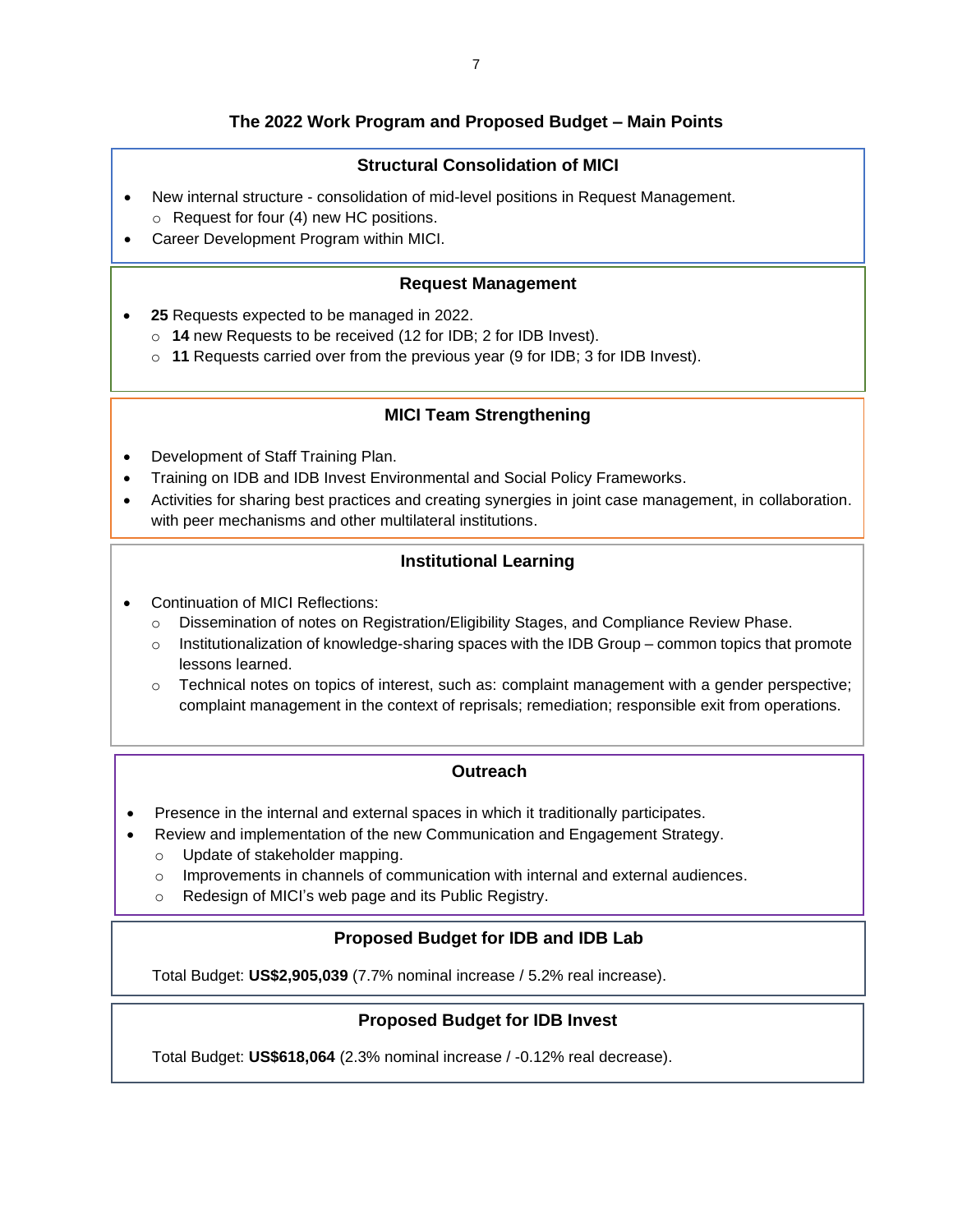#### **II. Results of the 2021 Work Program to Date**

- <span id="page-8-0"></span>2.1 MICI has had a dynamic year in several aspects, both external and internal, that have marked its operations. During 2021, the Mechanism continued to adapt and optimize its management against the backdrop of the pandemic, which required modifying and improving processes in the various areas of management. The year was also characterized by human resources changes, including both the arrival of the new MICI Director and, once again, high staff turnover, which forced MICI to adapt its operations based on staff availability at the time.
- 2.2 Despite this challenging situation, the mechanism has worked with a single objective in mind: to ensure that external and internal circumstances have the least impact on the mechanism's mandate and to carry out the activities proposed in the 2021 Work Program. Thus, this section is intended to report on MICI's main achievements from the beginning of January 2021 to 15 October of this year, which have been reported periodically in the Quarterly Overviews. 5
- 2.3 In Request Management, the mechanism's main activity, a total of 24 requests were handled during this period,<sup>6</sup> (representing the exact number of complaints estimated to be handled in the 2021 Work Program), of which 14 were new complaints received and 10 were carried over from previous years for continued processing in 2021. Regarding the new requests received, only five (5) have been registered and four (4) have been declared eligible to be processed in one of the Mechanism's Phases.
- 2.4 In the Consultation Phase, we note the closure of case [MICI-BID-AR-2019-0144](https://www.iadb.org/en/mici/complaint-detail?ID=MICI-BID-AR-2019-0144) regarding the Productive Tourism Infrastructure Program for the Province of Rio Negro (AR-L1106), in which all the agreements reached between the parties were fulfilled. In case [MICI-BID-](https://www.iadb.org/en/mici/complaint-detail?ID=MICI-BID-AR-2021-0164)[AR-2021-0164,](https://www.iadb.org/en/mici/complaint-detail?ID=MICI-BID-AR-2021-0164) referring to the Development Program for Metropolitan Areas Outside the Capital II (AR-L1243), the Mechanism facilitated an expedited dispute resolution process that resulted in an agreement. In relation to case [MICI-CII-CO-2019-0152,](https://www.iadb.org/en/mici/complaint-detail?ID=MICI-CII-CO-2019-0152&nid=27243) concerning the Ruta del Cacao 4G Toll Road (12252-01), after more than 30 bilateral meetings, five (5) plenary meetings, 10 meetings of the housing committee, and six (6) virtual missions, partial agreements were reached on the issues of road safety and the impact on homes and properties. This case still has pending issues, so MICI will continue with the Consultation Phase process next year after the IIC Board of Executive Directors approved a request for an extension.
- 2.5 As for the cases handled in the Compliance Review Phase, this year the IIC Executive Directors were presented with the Compliance Review Report for case [MICI-CII-GU-2018-](https://www.iadb.org/en/mici/complaint-detail?ID=MICI-CII-GU-2018-0136&nid=23508) [0136,](https://www.iadb.org/en/mici/complaint-detail?ID=MICI-CII-GU-2018-0136&nid=23508) regarding Generadora San Mateo S.A. y Generadora San Andrés S.A. (GU3794A-01 and GU3798A-01). In that report, for the first time, MICI recommended that if the Bank withdraws from financing the projects, it should ensure a responsible exit from operations.

<sup>5</sup> The documents cited are available in the Links section of the document.

 $6$  Annex I provides a detailed list of the Requests managed and the project in question.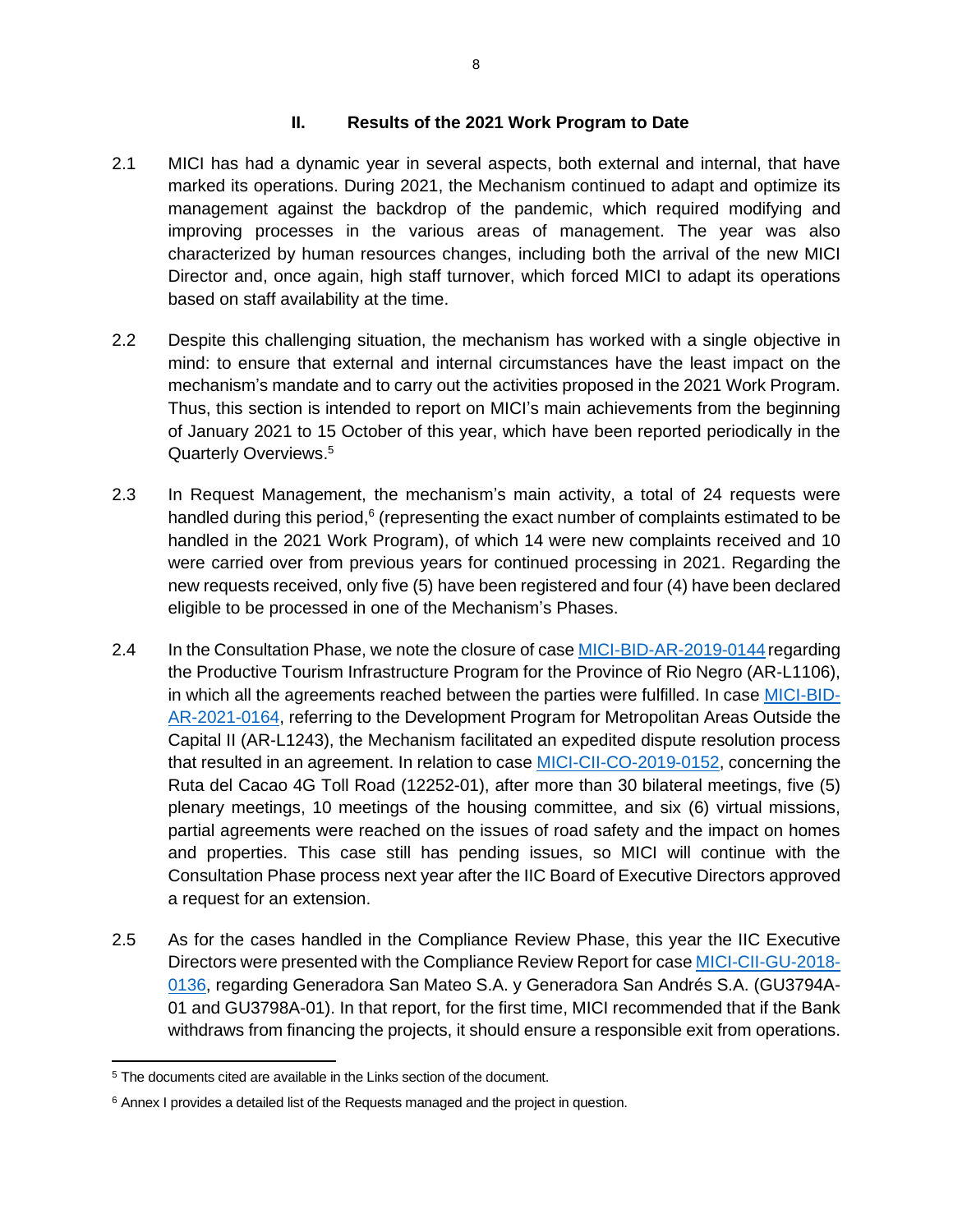The Board accepted all the recommendations and requested that IDB Invest Management prepare an Action Plan in consultation with the Mechanism. In addition, for this case, MICI will provide Mayan language translations (*Chuj and Q'anjob'al*) of the Report to make it accessible to the communities in the Project area. It should also be noted that in 2021 MICI concluded the management of case [MICI-BID-PR-2016-0101,](https://www.iadb.org/en/mici/request-detail-iic?id=MICI-BID-PR-2016-0101) concerning the Downtown Redevelopment, Modernization of Metropolitan Public Transport, and of Government Offices Project (PR-L1044), which is the first case to be processed in its entirety under the MICI-IDB Policy since its entry into force in late 2014. It should also be noted that the Case Closure Report for this case included for the first time a section for the Bank on lessons learned.

- 2.6 Throughout 2021, the Mechanism continued with its mitigation strategy for the remote management of requests, which has been in place since March 2020, adapting its processes to the circumstances of the different countries in the Region. This was done under the parameters of the "Guidance Note for Accessible and Secure Remote Case Management" prepared by MICI, which contains the methodologies for operating appropriately in a pandemic (see [link\)](https://idbdocs.iadb.org/wsdocs/getdocument.aspx?docnum=EZSHARE-525549286-343). The "Proposal for Case Management during the COVID-19 Contingency" also remained in effect [\(MI-92, CII/MI-26\)](https://idbg.sharepoint.com/teams/ez-SEC/Registered%20Documents/RI-Reg-MI/RIRegMIMICIEnglish/Proposal%20for%20Case%20Management%20During%20the%20COVID-19%20Crisis.%20Request%20for%20Extended%20Time%20Frames.pdf), having been approved by the Boards of Directors. This allows MICI to extend deadlines during the pandemic without the need to request an extension from the Board and to report them in the Quarterly Overviews. As of 15 October 2021, MICI has asked to extend deadlines only in two (2) cases [\(MICI-CII-CO-2019-0152](https://www.iadb.org/en/mici/complaint-detail?ID=MICI-CII-CO-2019-0152&nid=27243) and [MICI-CII-GU-2018-0136\)](https://www.iadb.org/en/mici/request-detail-iic?ID=MICI-CII-GU-2018-0136&nid=23508).
- 2.7 Without detracting from these efforts, it is also important to recognize the challenges that the ongoing pandemic has created for the Mechanism. Face-to-face contact and missions to the projects' areas of influence, both in dialogue processes and in compliance review investigations, are essential for building trust between the parties and for the adequate collection of firsthand information. The new virtual environment has made it necessary to provide greater support to the parties from the initial stages, has intensified work with them to adapt to remote environments, has led to the natural fatigue derived from the constant use of virtual tools, and has even made it necessary to modify the sequence of the mechanism's investigative processes.
- 2.8 Most of the Learning, Outreach, and Strengthening activities for 2021 were scheduled from the outset as virtual events. This meant that, unlike in 2020, MICI did not have to cancel planned actions and was able to reach diverse audiences. The year was also marked by the implementation of an engagement plan and the introduction of the new MICI Director to the different stakeholders and audiences with which the mechanism interacts regularly, including Executive Directors, Senior Management of the IDB Group, requesters, project managements and teams, CSOs, academics, and peer mechanisms from other IFIs. Regarding internal outreach, we can highlight MICI's active contact with Management for the creation of their Grievance Management System, and knowledge-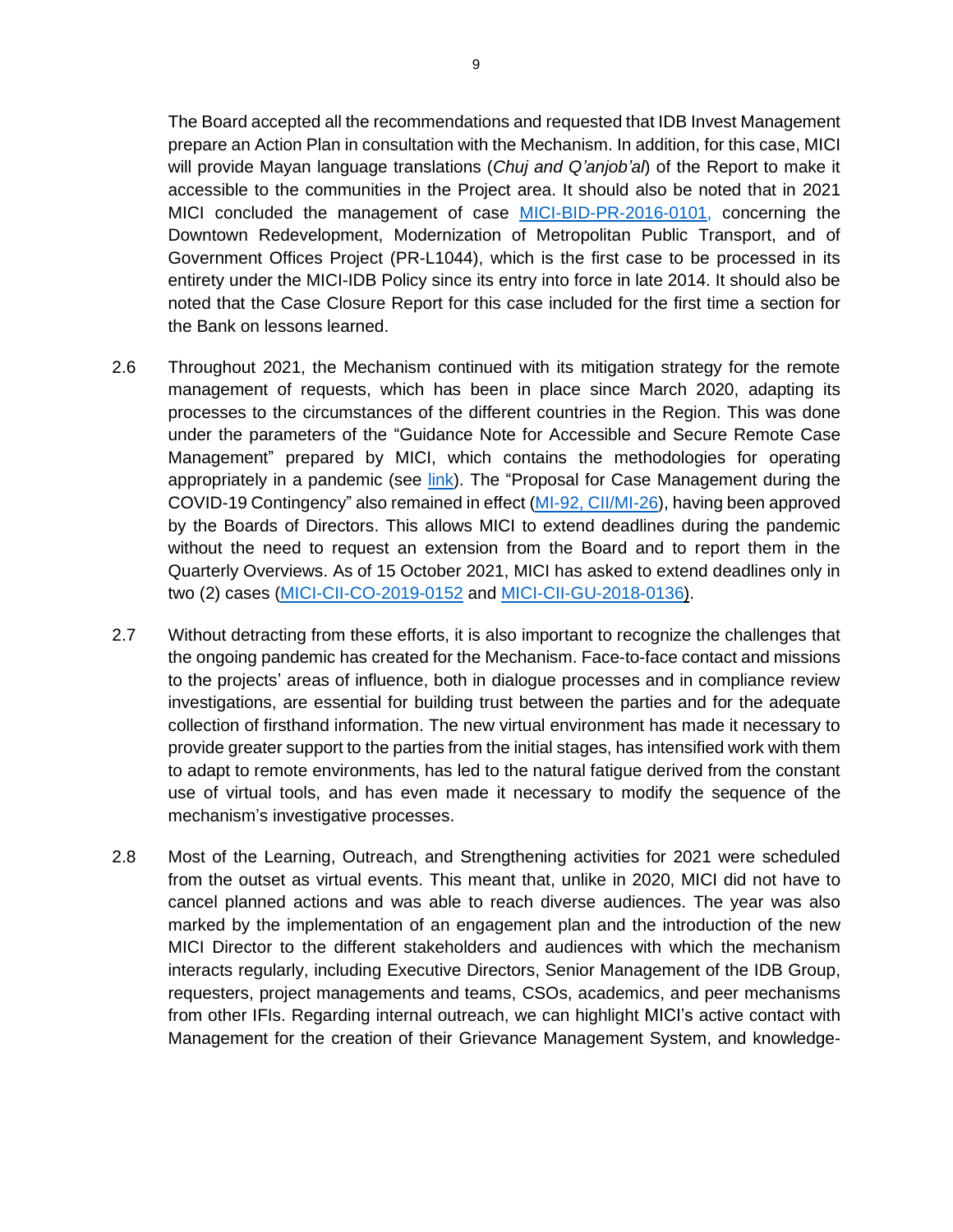sharing with various Group offices.<sup>7</sup> Access promotion activities focused on strengthening existing contacts and establishing new relationships with organizations and entities in the Region. Finally, in terms of strengthening the MICI team, the Mechanism once again took advantage of the arrival of the new Director and staff members to hold a virtual staff retreat. MICI also conducted its annual reprisals risk training, a training on the management of complaints with gender-based violence components, a workshop on the new Environmental and Social Sustainability Policy provided by IDB Invest, and a workshop about Compliance Review processes.

- 2.9 A new MICI Communication and Engagement Strategy was designed during 2021, following the review of the previous strategy and consistent with the vision of the new MICI Director. This Strategy seeks to enhance outcomes in terms of promoting awareness and access to the Mechanism, based on its accumulated experience, and taking account of suggestions made in the OVE Evaluation. Preparing this Strategy, which lays the foundations for MICI's Learning and Outreach products and activities, has led to a few months' delay in the planning and execution of some projects included in the 2021 Work Program, such as the redesign of the Public Registry and web page, and institutional learning products.
- 2.10 The year 2021 has also been decisive for the Mechanism's operation due to two (2) internal factors: first, the completion of the MICI Evaluation by OVE; and second, the critical situation related to the high turnover of the mechanism's staff.
- 2.11 Regarding the first milestone, this year OVE presented its Evaluation of MICI to the Executive Directors [\(RE-542-1](https://idbg.sharepoint.com/teams/ez-SEC/Registered%20Documents/RI-Reg-RE/RIRegREEnglish/Evaluation%20of%20the%20Independent%20Consultation%20and%20Investigation%20Mechanism.pdf) and [CII/RE-56-1\)](https://idbg.sharepoint.com/teams/ez-SEC/Registered%20Documents/RI-Reg-RE/RIRegREEnglish/Evaluation%20of%20the%20Independent%20Consultation%20and%20Investigation%20Mechanism.pdf), who approved OVE's recommendations. The mechanism regards the outcome of this exercise as very positive, both in terms of its role and for the consolidation of the office within the Group's holistic accountability system. Following the procedures established by the Group, the Mechanism submitted its action plan, which was accepted by OVE, and has already undertaken and completed several of the proposed actions, such as eliminating, as of 1 July 2021, the legal exclusion in its eligibility determination analysis.<sup>8</sup>
- 2.12 However, the human resources situation faced by MICI has been a more pressing issue. Although this year saw the arrival of the new Director for the 2021-2025 term, it was also marked by the departure of important team members such as the Compliance Review Phase Coordinator and several case officers, either because they could not be offered employment options after the end of their contracts as Full-Time Consultants or because other institutions offered them better job opportunities. Adding the two (2) staff positions

<sup>7</sup> Specifically with the Housing and Urban Development Division (HUD/RND), the Environmental and Social Solutions Unit (ESG), and the Environmental and Social Risk Management Unit (ESR) of IDB, and the social, environmental and governance team (SEG) and environmental and social risk team (ESR) of IDB Invest.

<sup>8</sup> Recommendation 2 of the OVE Evaluation of MICI calls for the deletion of clause 19(d), which stated that none of the MICI phases could be activated if a Request raised particular issues or matters raised in a Request that are under arbitral or judicial review in an IDB member country. The MICI-IDB and MICI-IIC Policies ([MI-47-8](https://idbdocs.iadb.org/wsdocs/getdocument.aspx?docnum=EZSHARE-525549286-365) and [CII/MI-1-4,](https://idbdocs.iadb.org/wsdocs/getdocument.aspx?docnum=EZSHARE-525549286-362) respectively) have been amended accordingly.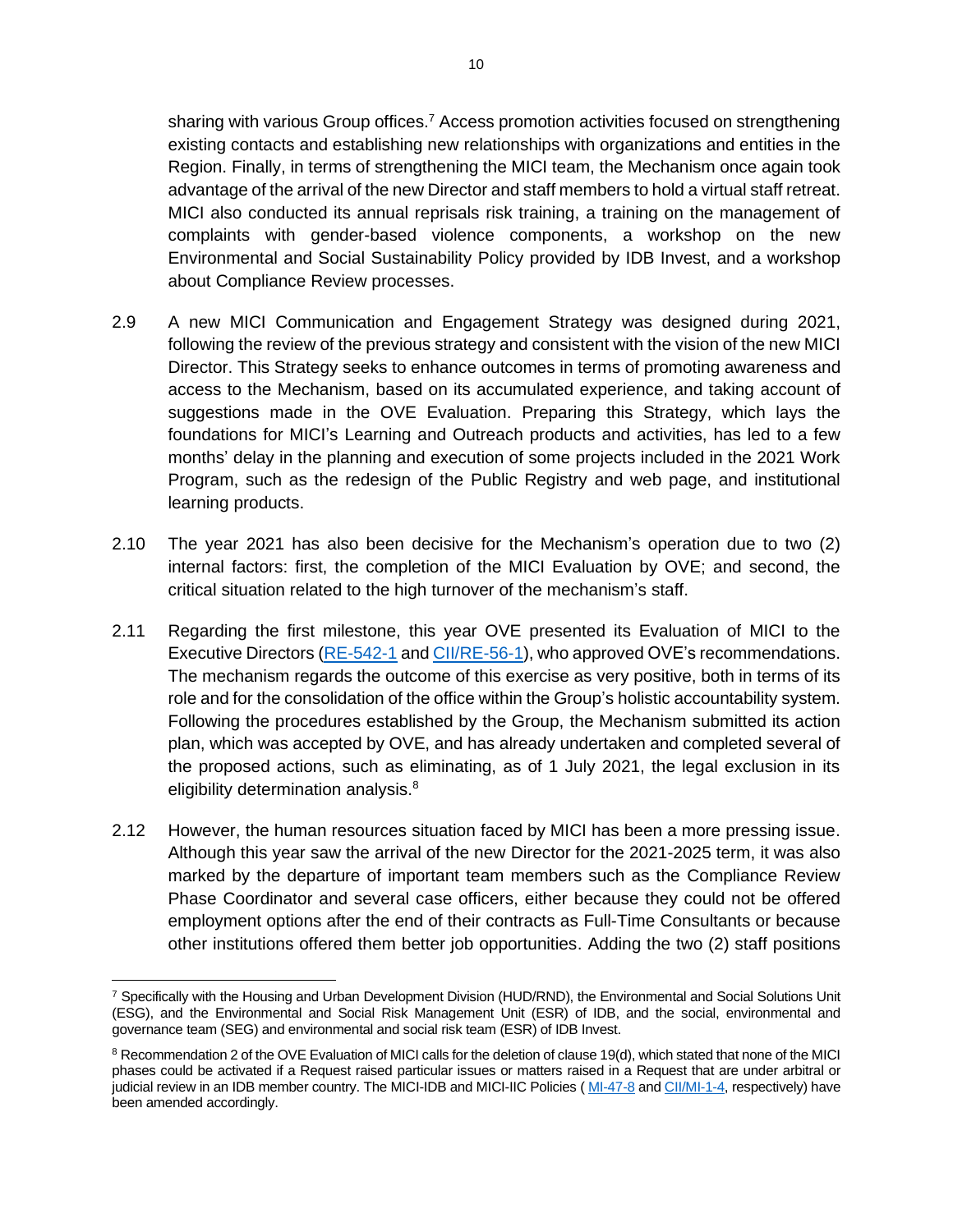approved by the IDB Board of Executive Directors in the 2021 Work Program and Proposed Budget [\(MI-96](https://idbg.sharepoint.com/teams/ez-SEC/Registered%20Documents/RI-Reg-MI/RIRegMIMICIEnglish/Independent%20Consultation%20and%20Investigation%20Mechanism.%202021%20Work%20Program%20and%20Proposed%20Budget.pdf) and [CII//MI-29\)](https://idbg.sharepoint.com/teams/ez-SEC/Registered%20Documents/RI-Reg-MI/RIRegMIMICIEnglish/Independent%20Consultation%20and%20Investigation%20Mechanism.%202021%20Work%20Program%20and%20Proposed%20Budget.pdf) helped to prevent the situation from becoming critical for Request Management. But the high staff turnover was a constant challenge, causing the new Director to start her term with an incomplete team and deepening the structural weaknesses that the mechanism has been reporting and observing for several years.

2.13 Finally, with respect to team management during the pandemic, MICI continued to adhere to the measures taken by the IDB Group, following the guidance and best practices of HRD, ITE, ACP, and other units, regarding the possibility of remote work away from assigned locations and actions to enable MICI staff to enhance the telework experience. However, for the second half of the year, the Mechanism has complied with the instructions for both modules of the Return-to-Office Framework, and reports that several members of its team are already working in their offices at Headquarters.

### **III. 2022 Strategic Vision – Structural Consolidation of MICI**

- <span id="page-11-0"></span>3.1 The year 2022 is a critical one for MICI to finally achieve its structural consolidation, as it presents a unique opportunity to address and fix the main problem that plagued it in the previous decade: high staff turnover.
- 3.2 Between 2014 and 2021, the period in which MICI has implemented the current policies, the Mechanism has been one of the main incubators for specialized professionals in the accountability field, training them in dispute resolution and investigations of compliance with environmental and social safeguards in IFIs. These staff members who were trained by MICI and who gained their experience in complaint management here, saw their opportunities to continue working at the Mechanism cut short, both because they could not be offered longer-term contracts (in the case of full-time consultants) and because MICI could not compete with better job offers due to the lack of a defined career development program within MICI. Often, this forced staff members to leave the Mechanism, even though they had wanted to stay. For example, of the eight (8) employees who have left MICI in the last three (5) years, five (5), or 62%, now work in sister offices<sup>9</sup> at other IFIs. The situation can be understood as an agency problem in which MICI incurs personnel training costs in a discipline with little substitution in the labor market, given its high specialization, but allows third parties to capitalize on its benefits.
- 3.3 However, 2022 offers an ideal opportunity to find a sustainable solution to this problem, since several factors will converge:

<sup>9</sup> Former MICI staff are now serving in other mechanisms such as the Independent Accountability Mechanism of the European Bank for Reconstruction and Development, the Independent Review Mechanism of the African Development Bank, and the Office of the Compliance Advisor Ombudsman of the International Finance Corporation and the Multilateral Investment Guarantee Agency.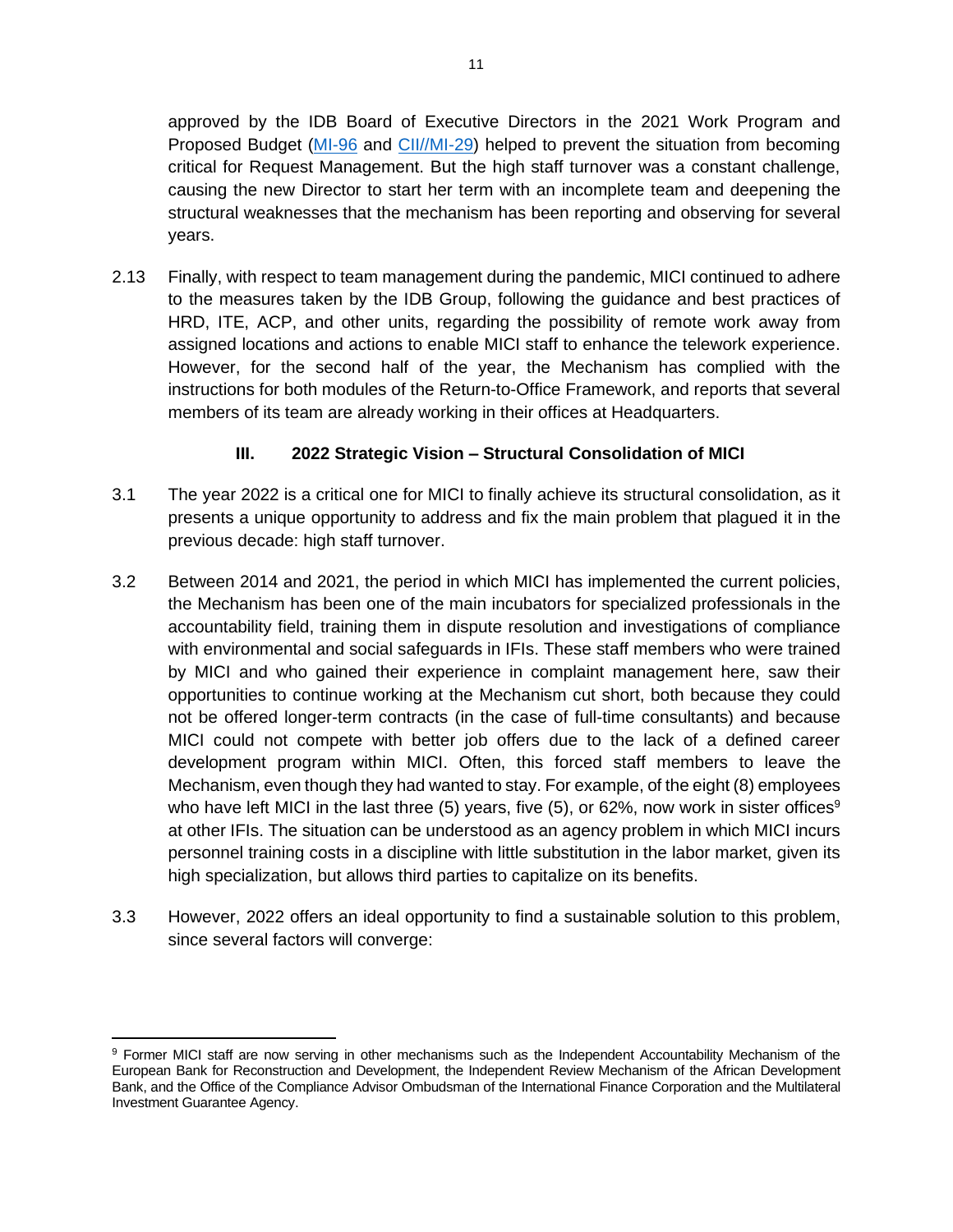- *i)* The new MICI Director will have been on the job for an entire year, with full knowledge of the office's operations and needs, and an understanding of its procedures and the status of all active cases;
- *ii)* A new Compliance Review Phase Coordinator will be in place by the end of 2021, requiring a full team, as 50% of the current staff in this phase must leave MICI in 2022 due to the current hiring rules;
- *iii)* The year 2022 is the first full year in which the MICI Action Plan will be implemented to address the recommendations of the OVE Evaluation; and
- *iv)* This year will see the entry into force of the new Environmental and Social Policy Framework for IDB, alongside the recently implemented Sustainability Policy of IDB Invest.
- 3.4 Having a stable team is the minimum requirement for working together to build a vision that allows efforts to be focused on the mandate of improving the Group's transparency and accountability. This will reduce the inefficiency of allocating human and financial resources to continuous hiring processes (between three (3) and four (4) per year on average) and the training of staff members who will not remain in the institution.
- 3.5 Below is an analysis of the regular structure with which MICI operated between 2014 and 2021 and a proposal for a holistic structural strengthening plan.

### **A. MICI structure 2014-2021**

- 3.6 In late 2014, as a result of the first OVE Evaluation of MICI [\(RE-416-1\)](https://idbg.sharepoint.com/teams/ez-SEC/Registered%20Documents/RI-Reg-RE/RIRegREEnglish/Evaluation%20of%20the%20Independent%20Consultation%20and%20Investigation%20Mechanism%20%5b37321248%5d.PDF), the IDB Board of Executive Directors approved a new policy providing the Mechanism with a new structure<sup>10</sup> and procedure. At the end of 2015, the IIC Board of Executive Directors approved the MICI-IIC Policy, which expanded its scope to cover IDB Invest's operations in addition to those of the IDB and IDB Lab.
- 3.7 As of 2017, MICI operated under an organizational structure in phases/clusters (see Table 1) divided by functions and supported by a mixed human resources base, with a team that ranged from 15 to 17 people: seven (7) permanent staff positions (three (3) of them following the structure established in the MICI-IDB Policy), and the remaining eight (8) to 10 Full-Time Consultant positions (under DTC, TTC and CNS modalities) with a fixed duration under nonrenewable contracts, as established in Policy AM-650, who usually performed recurring activities for Request Management (See Figure 1).

 $10$  MICI was established in 2010 following the approval by the IDB Board of Executive Directors of the Policy to establish the Mechanism [\(GN-1830-49\)](https://idbg.sharepoint.com/teams/ez-SEC/Registered%20Documents/RI-Reg-GN/RIRegGNEnglish/Policy%20establishing%20the%20Independent%20Consultation%20and%20Investigation%20Mechanism%20%5b35067104%5d.PDF) with an organizational structure independent of Management. It included two (2) officers and five (5) consultants appointed by the Board of Executive Directors, all at the executive level, and an administrative assistant. This was an important change considering that MICI's predecessor, the Independent Investigation Mechanism (IIM), only conducted investigations, was part of the Bank's Secretariat, and consisted of just two people: an executive secretary and an assistant.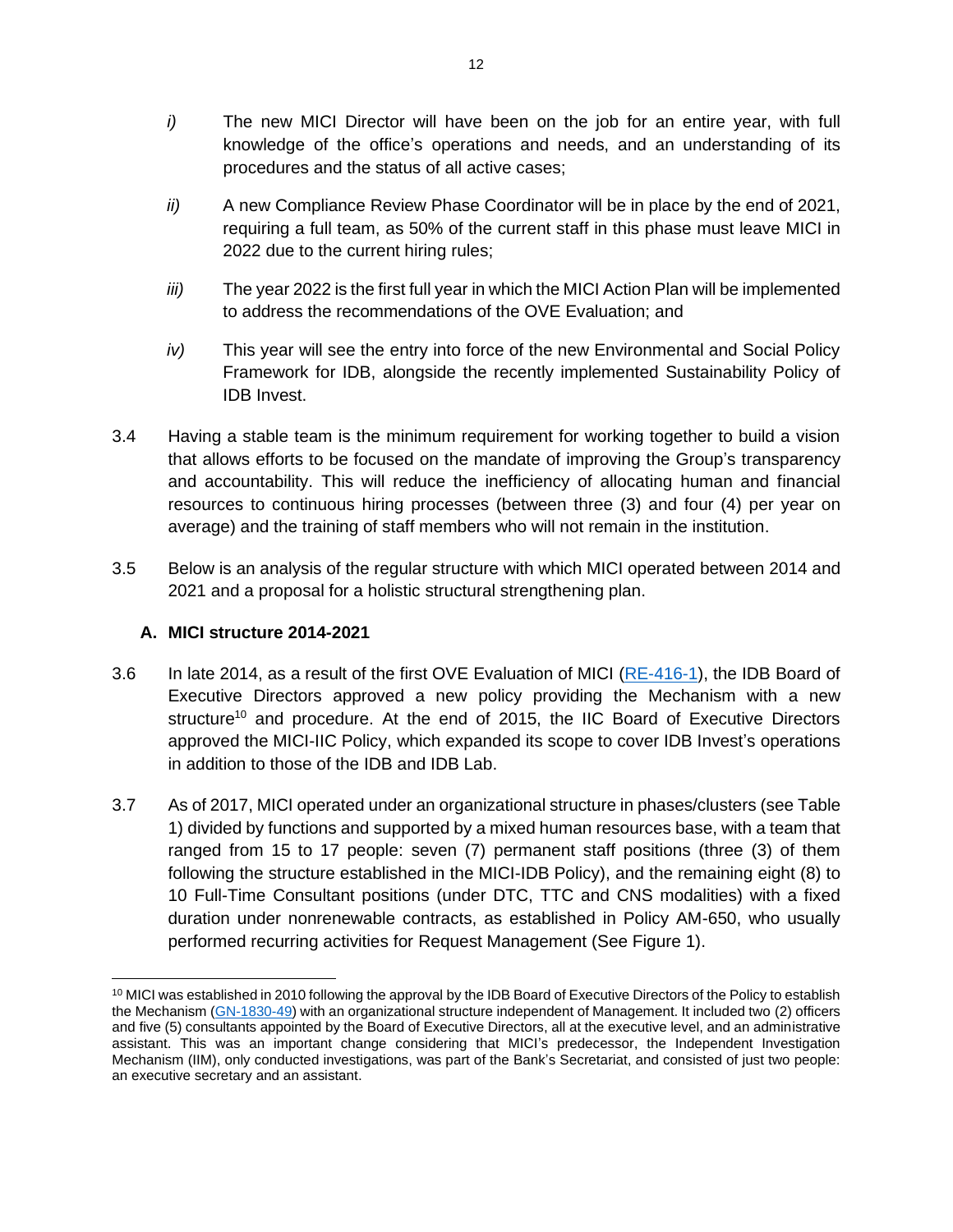| <b>Phase / Cluster</b>                                               | <b>Functions</b>                                                                                                                                                                                                                                                                                                                                                                                              |  |  |  |  |  |  |
|----------------------------------------------------------------------|---------------------------------------------------------------------------------------------------------------------------------------------------------------------------------------------------------------------------------------------------------------------------------------------------------------------------------------------------------------------------------------------------------------|--|--|--|--|--|--|
| <b>Registration - Eligibility Stage and</b><br><b>Administrative</b> | With two (2) defined functions:<br>1)<br>Request management at the initial registration and eligibility stages<br>as defined in the MICI Policies.<br>Defined functions, similar to those of a Technical Secretariat in other<br>(2)<br>mechanisms, with respect to budgetary and administrative<br>management, staff training, and human resources.                                                          |  |  |  |  |  |  |
| <b>Consultation Phase</b>                                            | Responsible for the case management under the phase in the stages<br>defined in the MICI Policies.                                                                                                                                                                                                                                                                                                            |  |  |  |  |  |  |
| <b>Compliance Review Phase</b>                                       | Responsible for the case management under the phase in the stages<br>defined in the MICI Policies.                                                                                                                                                                                                                                                                                                            |  |  |  |  |  |  |
| Communication, Learning, and<br><b>Engagement</b>                    | With two (2) defined functions:<br>1)<br>Engagement and learning strategy, including management of<br>learning and knowledge activities and products, as well as<br>engagement actions with internal and external stakeholders.<br>Management of activities and products to promote access to the<br>(2)<br>mechanism, internal and external communication strategy, and<br>outreach products and activities. |  |  |  |  |  |  |

### **Table 1. Phase/Cluster Description by Function**

**Figure 1. Standard Structure at the End of 2020**



Consultant Positions

-- Positions that are also part of the Cluster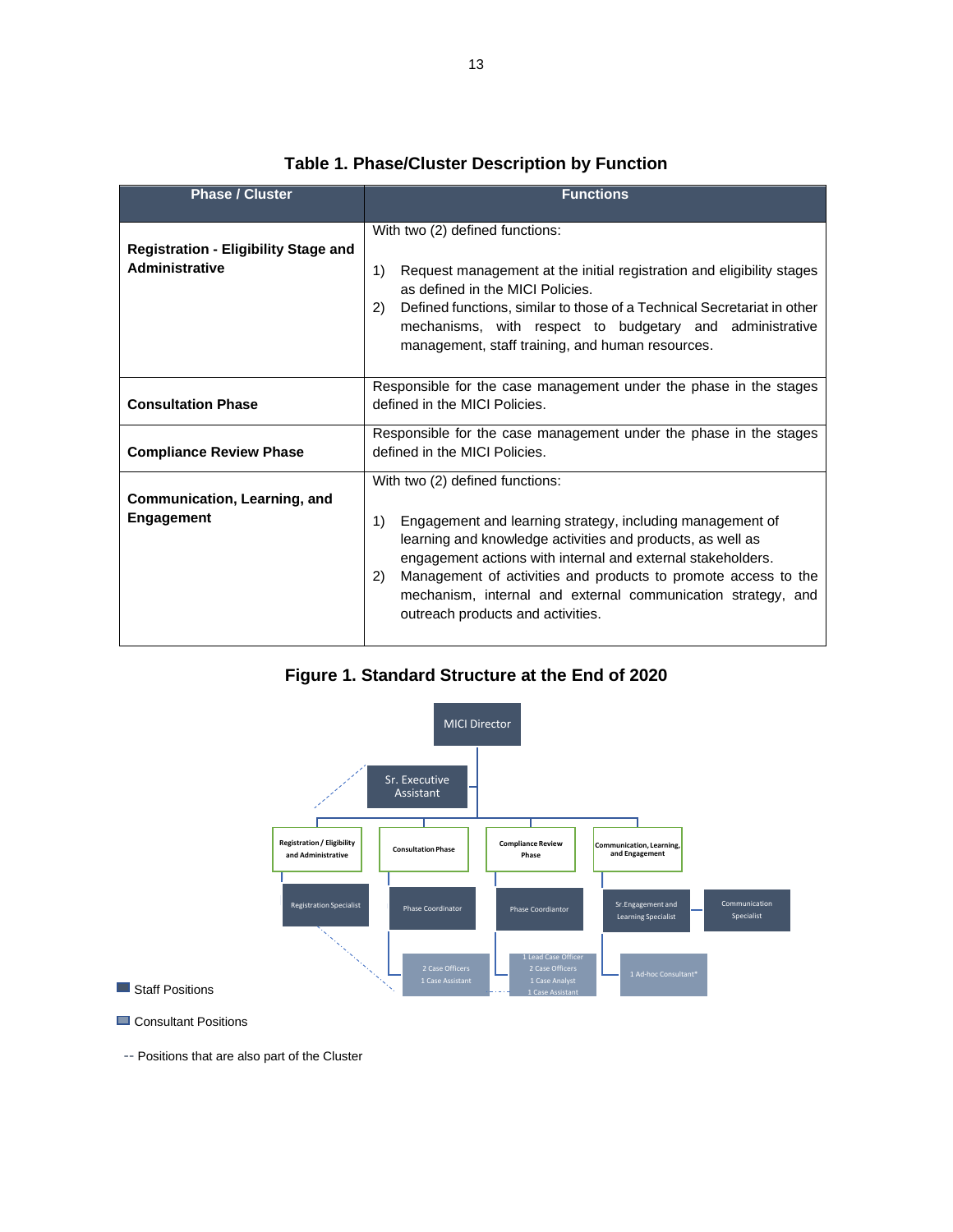\* These short-term Consultants provided support on particular issues or for specific events each year.

- 3.8 As the mechanism has previously examined,<sup>11</sup> and as reflected in the most recent OVE Evaluation, MICI's reliance on its complementary workforce (CW) created a significant structural fragility because these employees perform highly specialized and recurring duties that require a consolidated knowledge not only of the IDB Group's operations in general, but also of the specific sensitivity of the cases to be managed. Thus, the periodic turnover resulting from the incompatibility between the Request Management Time Frames established in both MICI Policies and the maximum duration of the CW (which often means that no consultant is involved in the management of a case from beginning to end) is costly for the Mechanism—not only due to institutional memory loss, but above all for the cases. The relationships of trust built with the parties, the understanding of the area and country context, the awareness of implementation challenges faced by the Project Teams, and the understanding of the concerns of the executing agencies and clients—to mention a few—are repeatedly lost.
- 3.9 This situation is further complicated if we consider that the labor market in which MICI can find personnel is relatively small. Besides having to look for people with the specialized professional profile described above, it must also consider the restrictions that exist for working at MICI (where, to avoid conflicts of interest, staff cannot come directly from the Group's operations). Moreover, given the restrictions on the duration of consultants' contracts and the waiting periods to allow for hiring under another modality, MICI has not been attractive to high-caliber technical professionals from other IFIs, accountability mechanisms, or private sector corporate social responsibility departments.<sup>12</sup>
- 3.10 MICI understands that these CW contracting modalities gave it the flexibility to respond to the work demands resulting from the reactive nature of its mandate, in addition to allowing it, as of 2014 when the outcome of the new policy structure and procedure was unknown, not to enter into long-term employment arrangements that could be detrimental to the institution. However, the circumstances in which MICI is operating in 2021 differ from those in which it was formed. It now has a clear, efficient, and effective procedure (independently reviewed by OVE and AUG), which has served as a point of reference for other peer institutions and has been backed by the parties and by the Executive Boards of Directors of the IDB Group.
- 3.11 The mechanism must adapt to its new situation and resolve its operational inefficiency related to the loss of knowledgeable, specialized, and experienced staff.

<sup>&</sup>lt;sup>11</sup> See documents from previous years' Work Programs and budgets in the Links section.

 $12$  The same provisions of the MICI-IDB Policy stipulate that once the contracts for the three (3) executive positions in the Mechanism (the Director and both Phase Coordinators) have ended, either upon the expiration of the maximum term of office, in the case of the Director, or because the Coordinators' contracts were not renewed for any reason, none of them can be hired in any capacity by the IDB Group.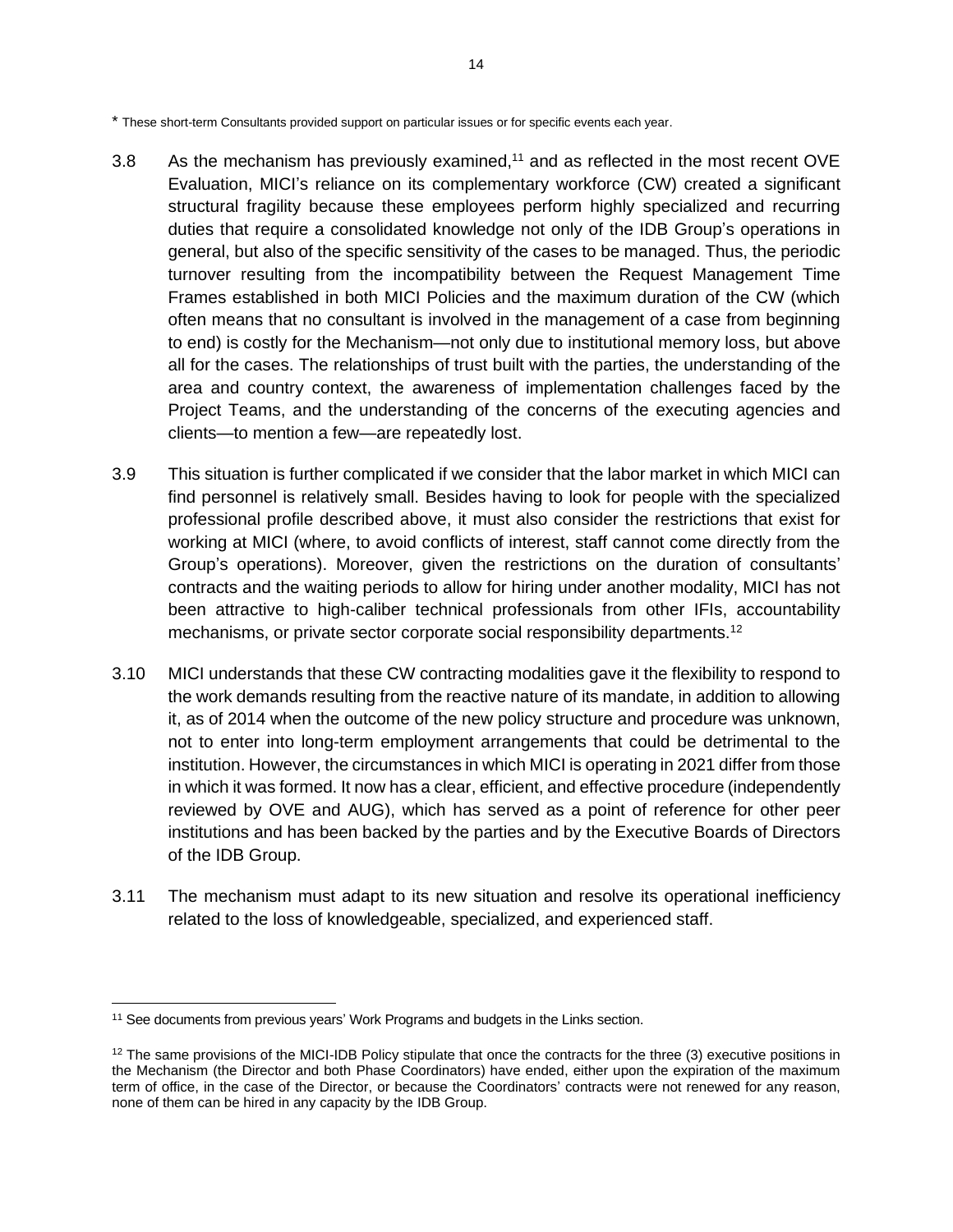#### **B. Consolidation of MICI's structure**

- 3.12 To resolve the situation described above, MICI will implement a holistic plan consisting of two (2) components:
	- **A new internal structure**. Consistent with the provisions of the MICI-IDB Policy regarding the already defined Director and Phase Coordinator positions, and taking the arrangements that worked from the previous structure, the Mechanism will consolidate the mid-level Request Management positions; and
	- **A career development program within MICI**. Following the parameters of other units of the Group and under the rules already established by HRD, we propose to create this Program with clear internal guidelines that define how MICI personnel can advance in their professional development in terms of the responsibilities, capabilities, and functions of their technical profile. 13
- 3.13 Regarding the first component, the mechanism will retain the phase/cluster structure, with the same thematic approach, but will strengthen and standardize the positions that carry out the specialized technical work and report to the Coordinators (see Figure 2). Under this new arrangement, the case officer (lead and regular) and case analyst positions, currently under the CNS category, will be eliminated over the next few years and transformed into fixed-term Case Specialist (Grade 5) and Research Associate (Grade 7) positions), respectively. This new internal organization provides for retaining only the case assistants of both phases as Consultants and having the flexibility to hire any temporary staff that may be needed in subsequent fiscal years.
- 3.14 During 2021, MICI took the first step toward its consolidation and began this structural transformation with the two positions approved by the Board of Executive Directors of the IDB for this year. This action prevented a critical situation for MICI, especially for the Consultation Phase; if it had not acted in time, the phase would have lost all its active personnel—except the coordinator—with the ensuing impact on the cases being managed.
- 3.15 Both positions were originally envisaged in the 2021 Work Program and Proposed Budget as Case Specialists, one (1) for each Phase. However, the particular circumstances of 2021 led MICI to adjust this provision to meet the needs of the Consultation Phase and to retain the talent of staff who had already worked at the mechanism. Both hiring processes were finalized in 2021.

<sup>&</sup>lt;sup>13</sup> MICI staff fall within the Oversight, Audit, and Compliance profile within the job roles predefined by HRD. <https://idbg.sharepoint.com/sites/hrd/en/pages/career/role%20portraits.aspx>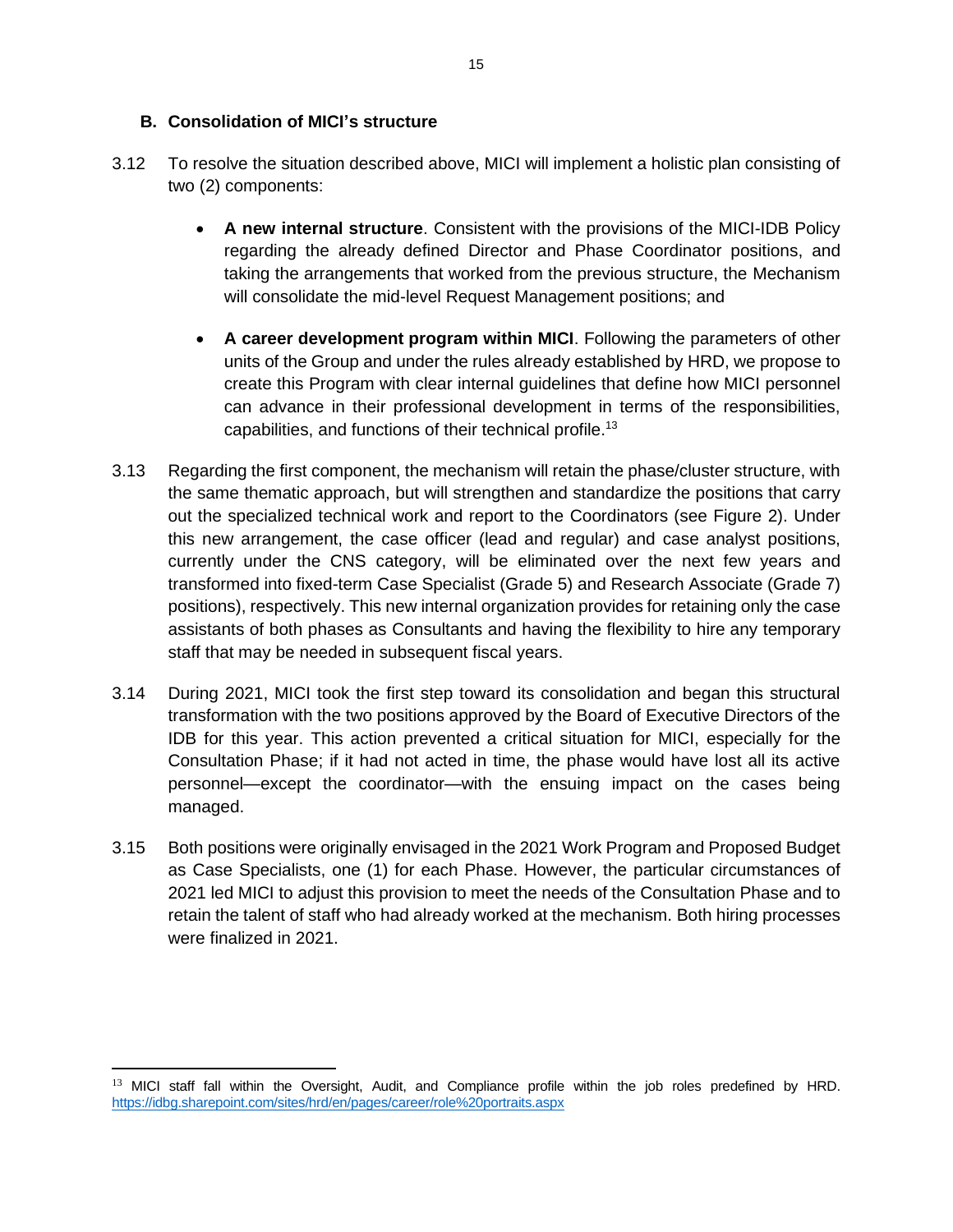

#### **Figure 2. New MICI Structure for 2022-2025**

Staff Positions

Consultant Positions

-- Positions that are also part of the Cluster

- 3.16 With a view to implementing the new organizational structure as soon as possible, MICI proposes that the Board of Executive Directors of the IDB increase the Mechanism's HC with **four (4) staff positions** by 2022:
	- Three (3) Case Specialist positions (Grade 5), of which two (2) would be assigned to the Compliance Review Phase and one (1) to the Consultation Phase.
	- One (1) Research Associate position (Grade 7), for the Compliance Review Phase.
- 3.17 As reported in previous years, the Mechanism is not part of the "Flexible and Efficient Workforce Management Framework" ("Flexible Framework" document [GN-2606-21\)](http://idbdocs.iadb.org/wsdocs/getdocument.aspx?docnum=EZSHARE-441247029-1017&CONTDISP=inline), which refers exclusively to the workforce funded from Management's budget. Therefore, as it has done since its creation, MICI requests these positions directly from the Executive Directors in its annual Work Programs.
- 3.18 Should this increase in HC be approved, the positions would be open to competition following the Bank's HRD processes and rules, so it does not directly or automatically convert the current Consultant positions to staff positions. In addition, if this new arrangement can be completed, MICI will request that it be reviewed in future OVE Evaluations and AUG Audits on the basis of its effectiveness and efficiency.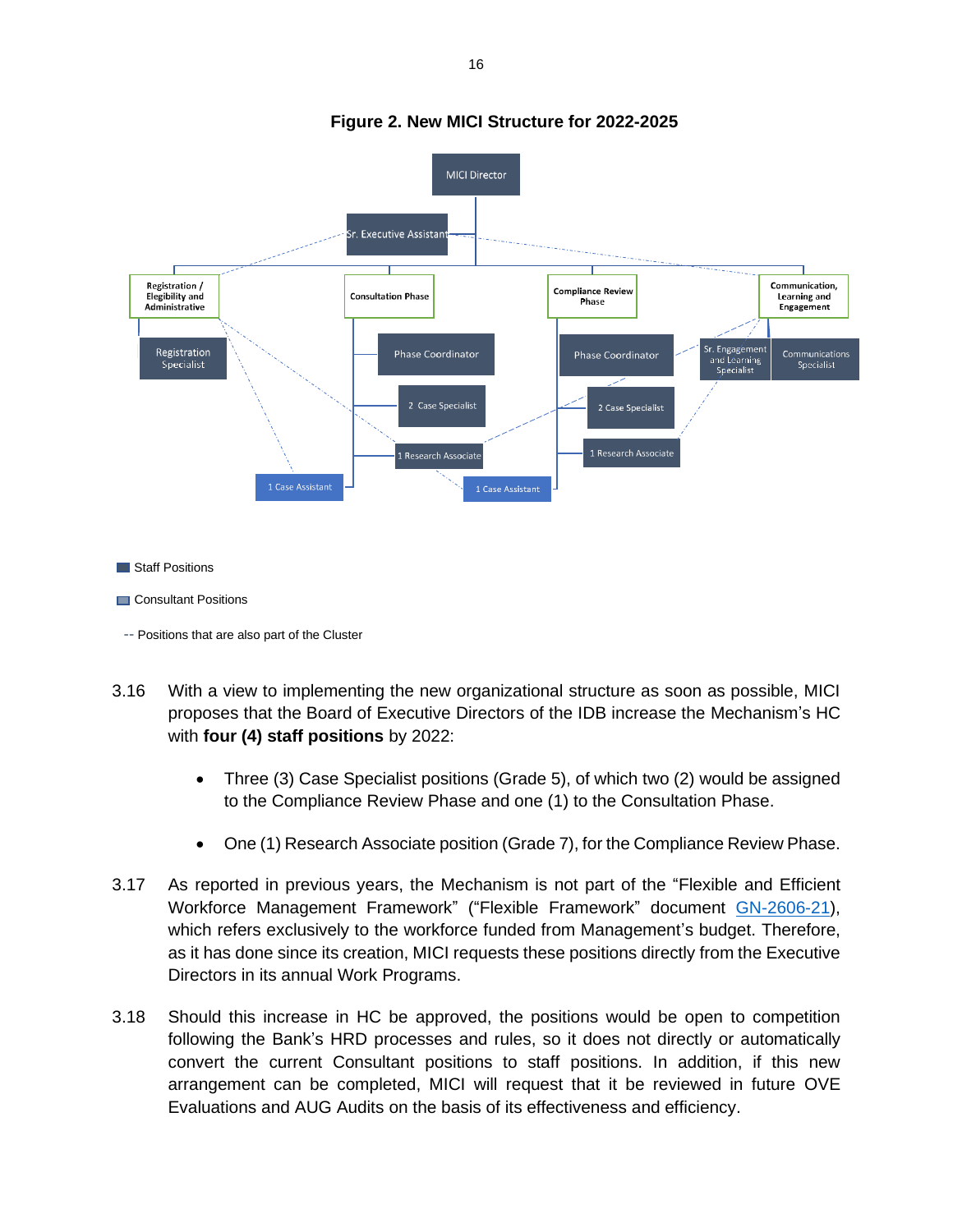- 3.19 The second component has the primary objective of retaining the talent that is being developed and trained at MICI. During 2022, MICI will work hand in hand with HRD to create a Career Development Program for MICI, standardize its staff development and evaluation practices to the extent possible with the Group's accountability offices, and consider the experiences of other accountability mechanisms. MICI will report quarterly on its progress and implementation.
- 3.20 MICI believes that the above strategy will address the root of the problem and will prevent the Mechanism's essential request management activity from being undermined; but, above all, it will allow MICI to retain high quality personnel.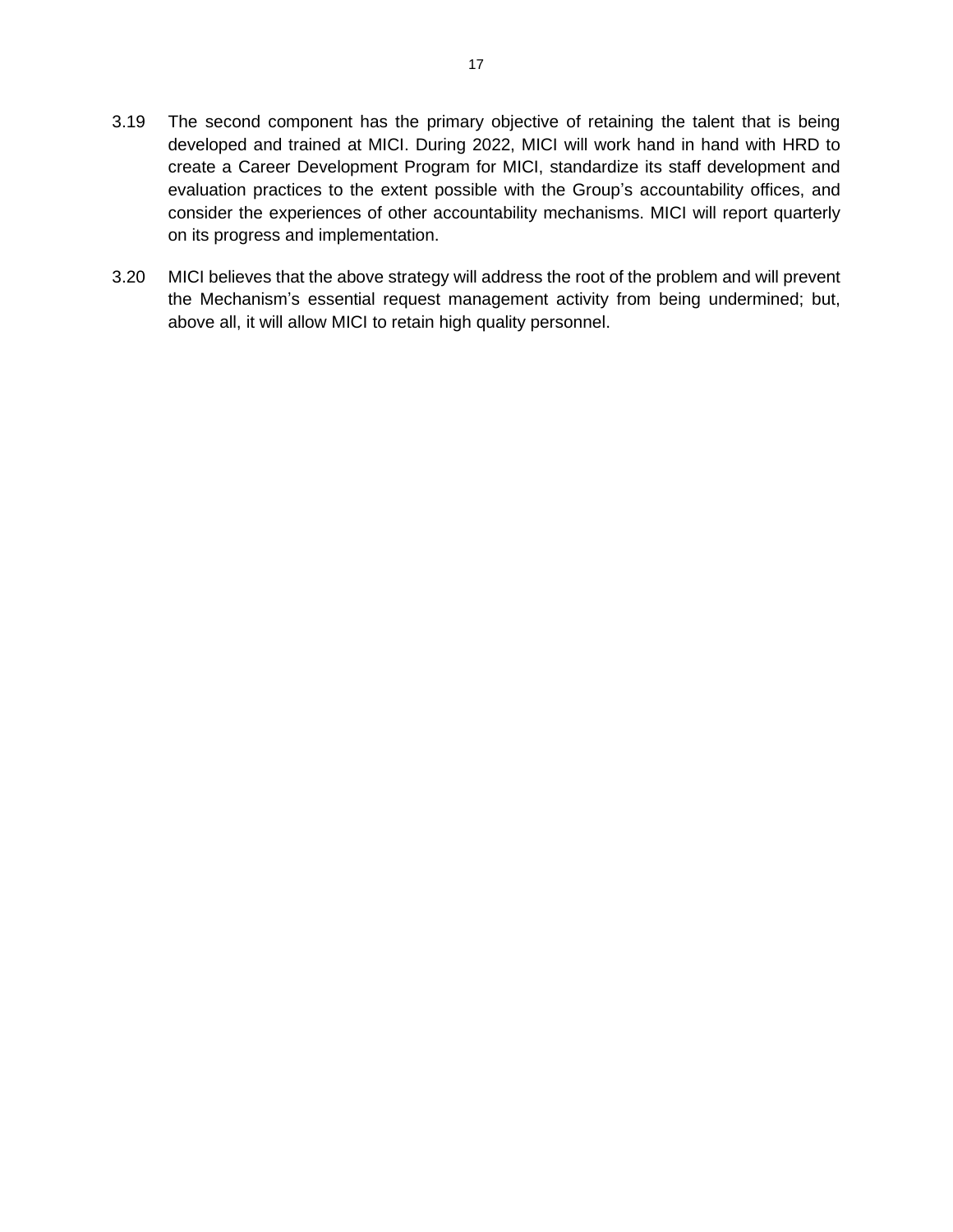### **IV. Proposed 2022 Work Program**

- <span id="page-18-0"></span>4.1 MICI's programmatic proposal for 2022 detailed below is based on the recurring activities that the Mechanism knows it carries out each year. It also considers those actions that MICI agreed to in its action plan in response to the OVE recommendations,<sup>14</sup> and in anticipation of the imminent transition to a "new normal", in different ways and at different times in the Region. Thus, as in previous years, the Mechanism envisages activities to be carried out in four (4) operational areas:
	- A. Request Management
	- B. MICI Team Strengthening
	- C. Institutional Learning
	- D. Outreach
- 4.2 This program, which covers all IDB Group institutions, presents MICI activities that are common to all of them and activities that are specific to each one. This is also reflected in the proposed budget, which allocates funding between: (i) the IDB, including personnel costs and costs for activities related to MICI's mandate for the IDB and IDB Lab; and (ii) IDB Invest, including costs associated with services rendered to this institution by MICI.
- 4.3 The following function-specific program and budget proposal is submitted to the Board of Executive Directors of the IDB through its PEC and BUFIPOL Committees and to the Board of Executive Directors of the IIC through the IIC Board of Executive Directors Committee.

### <span id="page-18-1"></span>**A. Request Management**

4.4 The proposed 2022 Work Program provides for the management of an estimated total of **25 requests** during the year: **14 new requests** (12 from the IDB and two (2) from IDB Invest) to be received during 2022, and **11 transferred** (eight (8) from the IDB and three (3) from IDB Invest) as active cases from 2021. See Figure 3 below:

<sup>&</sup>lt;sup>14</sup> Both the OVE Evaluation of MICI and the action plan are available in the Links section of this document.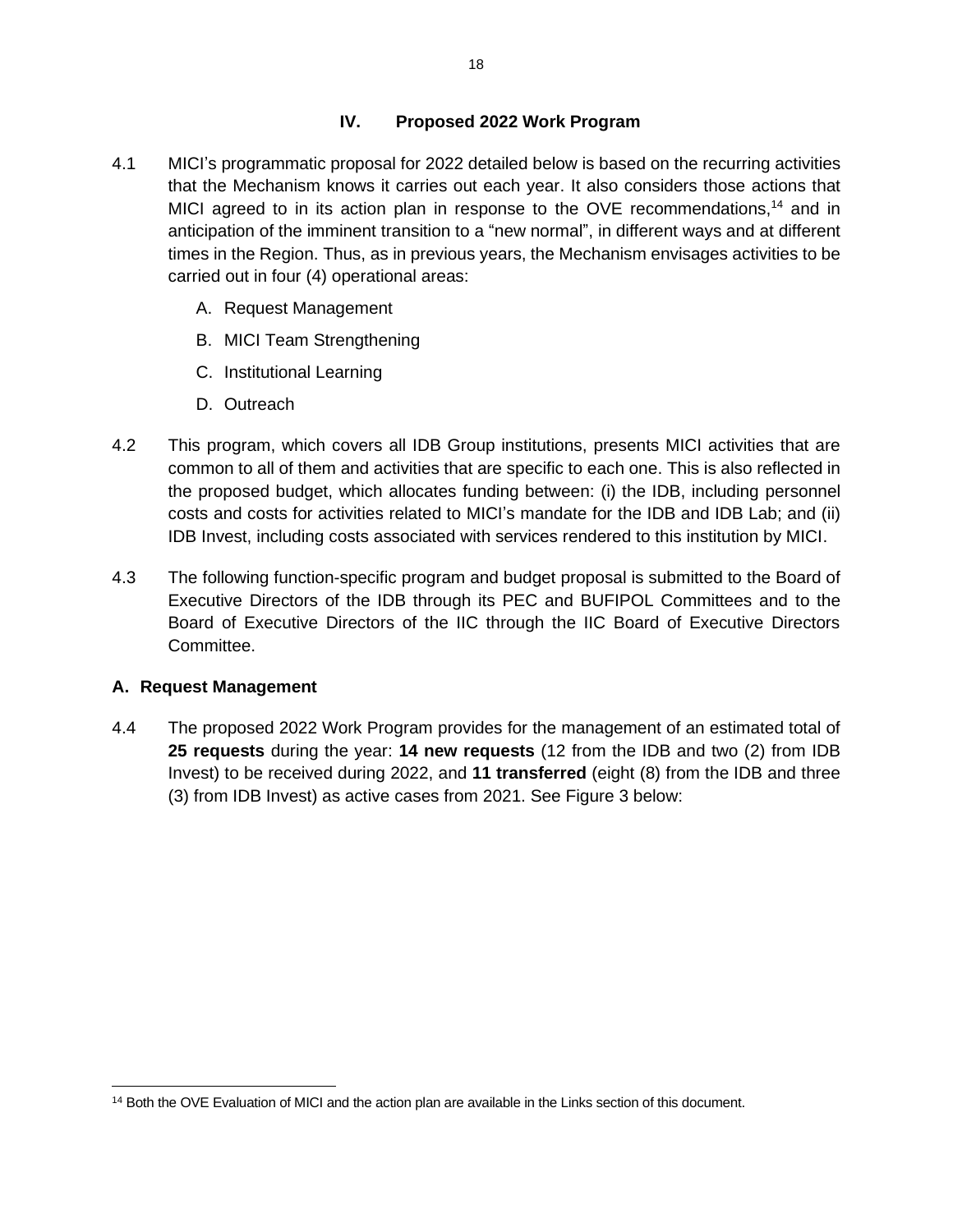

## **Figure 3. Expected Request Management in 2022**

- 4.5 In 2022, MICI expects to manage 20 Requests for the **IDB**: 12 new ones and eight (8) carried over from previous years; while it expects to manage five (5) Requests for **IDB Invest**: two (2) new ones and three (3) carried over from previous years. Based on the averages and on the experience accrued over the years the MICI-IDB and MICI-IIC Policies have been in force, we expect that between four (4) and five (5) (20%) of the 14 new requests to be received will be registered and that, of these, only between three (3) and four (4) (16%) of the new complaints received in the year will be declared eligible.
- 4.6 This estimate is made based on these inputs: (i) the portfolio of active cases expected to be carried over to 2022 (see Table 2); and (ii) the empirical evidence observed by the Mechanism in the past six (6) years of management. Despite initial expectations of a potential reduction in the number of requests received during the pandemic in 2020 and 2021, both years saw the number of new complaints remain stable and within expected parameters.

| <b>Request Number</b> | <b>Project</b>                                                                                                                               | <b>Expected status</b><br>end of 2021 | <b>Expected</b><br>management for<br>$2022*$ |
|-----------------------|----------------------------------------------------------------------------------------------------------------------------------------------|---------------------------------------|----------------------------------------------|
|                       | <b>CONSULTATION PHASE</b>                                                                                                                    |                                       |                                              |
| MICI-PE-2015-0094     | Rural Land Titling & Registration<br>Project in Peru - Third Phase (PTRT-3)<br>(PE-L1026) (3370/OC-PE)                                       | Monitoring of<br>agreements           | Monitoring of<br>agreements                  |
| MICI-BID-HA-2017-0114 | Productive Infrastructure Program<br>(HA-L1055)<br>(2552/GR-HA2779/GR-HA et al.)                                                             | Monitoring of<br>agreements           | Monitoring of<br>agreements                  |
| MICI-BID-EC-2018-0131 | Program for the Reconstruction of<br>Electricity Infrastructure in Areas<br>Affected by the Earthquake in Ecuador<br>(EC-L1219) (3906/OC-EC) | Monitoring of<br>agreements           | Monitoring of<br>agreements                  |

| Table 2. Request Management Portfolio of Active Cases to be Transferred to 2022 |  |  |
|---------------------------------------------------------------------------------|--|--|
|                                                                                 |  |  |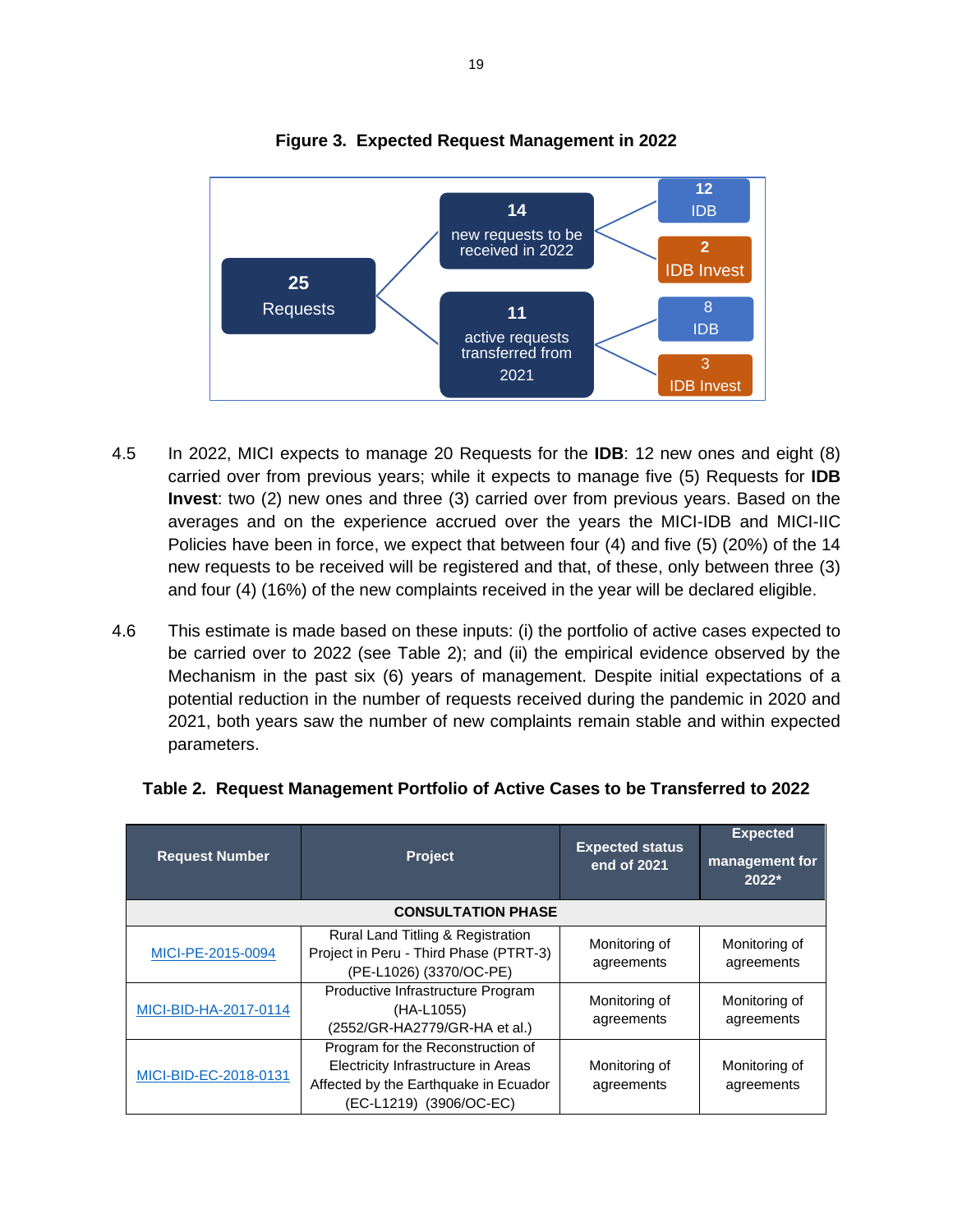| <b>Request Number</b>        | Project                                                                                                               | <b>Expected status</b><br>end of 2021   | <b>Expected</b><br>management for<br>2022* |
|------------------------------|-----------------------------------------------------------------------------------------------------------------------|-----------------------------------------|--------------------------------------------|
| MICI-BID-AR-2019-0148        | Reconquista River Basin<br><b>Environmental Sanitation Program -</b><br><b>Request III</b><br>(AR-L1121) (3256/OC-AR) | Monitoring of<br>agreements             | Monitoring of<br>agreements                |
| MICI-CII-CO-2019-0152        | Ruta del Cacao 4G Toll Road<br>$(12252 - 01)$                                                                         | In Consultation<br><b>Phase process</b> | Monitoring of<br>agreements                |
| MICI-BID-AR-2021-0164        | Development Program For<br>Metropolitan Areas Outside the<br>Capital II<br>(AR-L1243) (3780/OC-AR)                    | Monitoring of<br>agreements             | Monitoring of<br>agreements                |
| MICI-BID-AR-2021-0170        | <b>Integrated Urban Solid Waste</b><br>Management Program - Request II<br>(AR-L1289) (3249/OC-AR)                     | In Consultation<br>Phase process        | In Consultation<br>Phase process           |
| MICI-BID-CR-2021-0171        | Cantonal Road Network II Program<br>(CR-L1065) (4507/OC-CR)                                                           | In Consultation<br>Phase process        | In Consultation<br>Phase process           |
|                              | <b>COMPLIANCE REVIEW PHASE</b>                                                                                        |                                         |                                            |
| MICI-BID-CH-2017-0115        | Alto Maipo Hydroelectric Power<br>Project (CH-L1067)<br>(3008A/OC-CH and 3008B/OC-CH)                                 | Monitoring of<br>action plan            | Monitoring of<br>action plan               |
| MICI-CII-CO-2018-0133        | Ituango Hydropower Plant<br>$(CO-11794-04)$                                                                           | <b>Under investigation</b>              | <b>End of</b><br>investigation<br>process  |
| <b>MICI-CII-GU-2018-0136</b> | Generadora San Mateo S.A. y<br>Generadora San Andrés S.A.<br>(GU3794A-01 and GU3798A-01)                              | <b>Monitoring of</b><br>action plan     | Monitoring of<br>action plan               |

Requests related to IDB Invest operations

\* Expectation that may be adjusted depending on circumstances related to COVID-19

- 4.7 During 2021, as part of its action plan to address the recommendations of the OVE Evaluation, MICI agreed to hold several working meetings with IDB and IDB Invest Management, which are responsible for coordinating their own Grievance Management System. The mechanism has been sharing the experience and learning from its 10 years of management and will continue to provide feedback. Once the IDB system is operational, MICI will include this new procedure in its request analysis processes, especially at the initial stages of Registration and Eligibility.
- 4.8 Consistent with the OVE recommendations about Compliance Review Reports, it is expected that the compliance review report in case [MICI-CII-CO-2018-0133](https://www.iadb.org/en/mici/complaint-detail?ID=MICI-CII-CO-2018-0133&nid=23506) will be completed in 2022. Depending on its findings and as appropriate, the report may include recommendations aimed at bringing the project back into compliance with the ROPs and, if applicable, it may recommend institutional measures to keep this noncompliance from being repeated in other projects.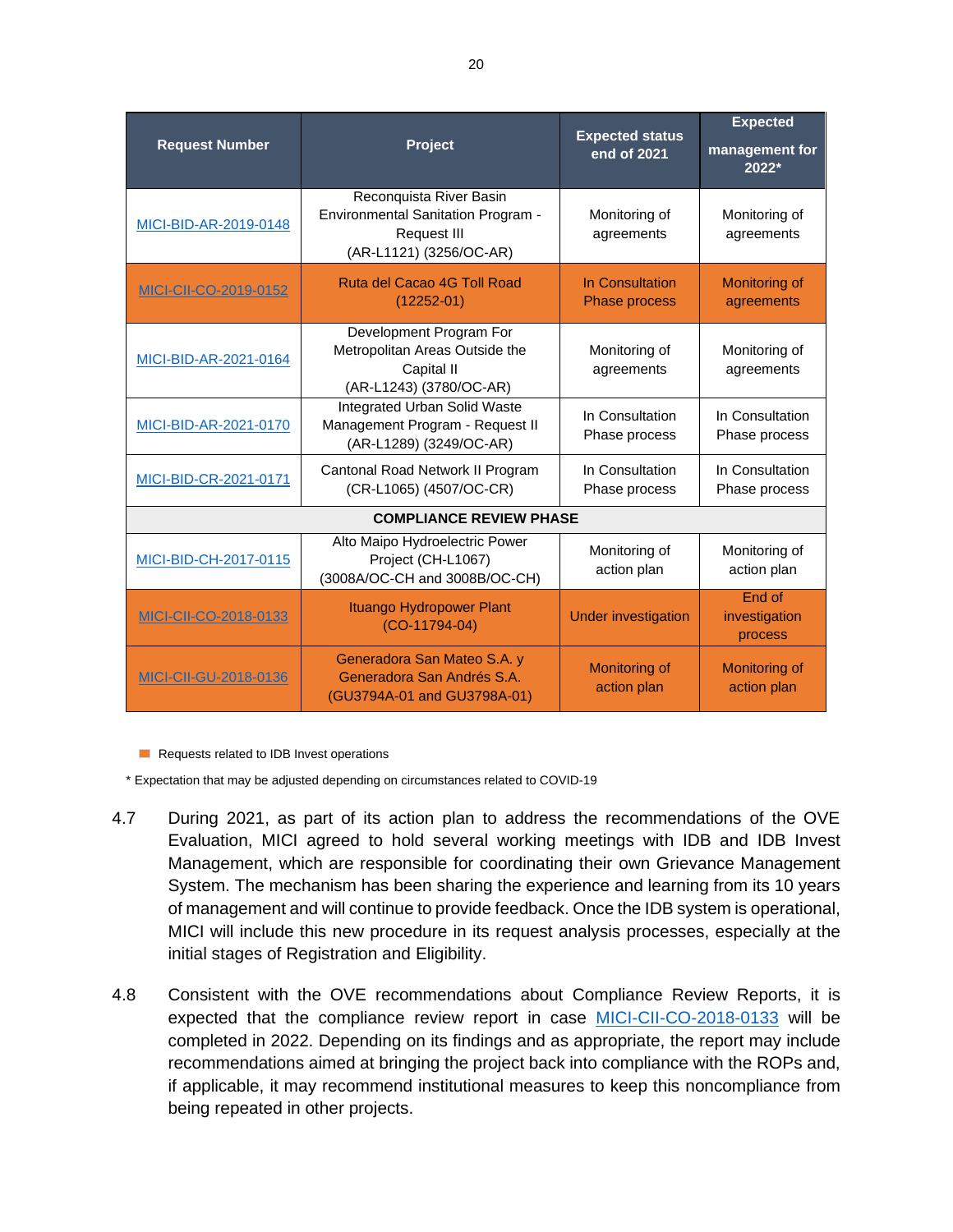#### **Adaptations for the return to a "new normal" in Request Management**

- 4.9 In the scenario of a partial return to a "new normal", MICI will follow the guidelines issued by the Group regarding face-to-face meetings and ways of conducting field missions. Given the experience gained over these two (2) years of the pandemic, the Mechanism will continue to use digital tools to communicate with the parties and with third parties. As the COVID-19 situation changes in some countries, the mechanism plans to carry out field missions for the active cases in the portfolio, which it has not been able to do since early 2020. It is vitally important to resume these missions, not only to build trust with the parties but also to confirm the monitoring of agreements, verify the progress of the Action Plans being monitored, and obtain first-hand information on the investigations.
- 4.10 Given the uncertainty of the origin and timing of the complaints it receives, and of the processing times that each case may require, MICI, unlike other units of the Group, cannot decentralize its operations in the Region; however, it strives to have the flexibility to use local consultants to support the activities of the phases if needed.

#### <span id="page-21-0"></span>**B. MICI Team Strengthening**

- 4.11 One of the central points identified in the OVE evaluation and by the new MICI Director upon her arrival is the need to invest in training the mechanism's team in different areas to reinforce its operational effectiveness.
- 4.12 Specifically, in 2022, MICI aims to develop a Staff Training Plan as part of its actions in response to the OVE recommendations. Through a structured and ongoing program, it will be able to take actions focused on the continuous capacity development of its staff. This Multi-year Program will focus on leveraging their strengths and addressing areas for improvement, to enhance knowledge-sharing and the use of the Group's existing and available resources as well as external (e.g., Career Point, individual development plans, learning resources offered by KIC, specialized workshops, etc.). MICI is determined to have an initial version of this Program ready by the second half of 2022.
- 4.13 One of the main topics to be included will be training on the Environmental and Social Policy Frameworks of the IDB and IDB Invest, since MICI expects that in coming years it will have to simultaneously manage cases involving projects of both institutions, some of which are governed by the ROPs that preceded the new Safeguards Frameworks, and others by the latter. To meet this demand, MICI will allocate time and resources for the analysis and training of the MICI team, including the Members of the Rosters of Experts of both Phases.
- 4.14 As in prior years, MICI will continue its activities for sharing best practices and creating synergies in the management of joint cases, in collaboration with peer mechanisms and other multilateral institutions. It will also seek opportunities to provide training in academic and professional settings on the application of safeguards to strengthen its accountability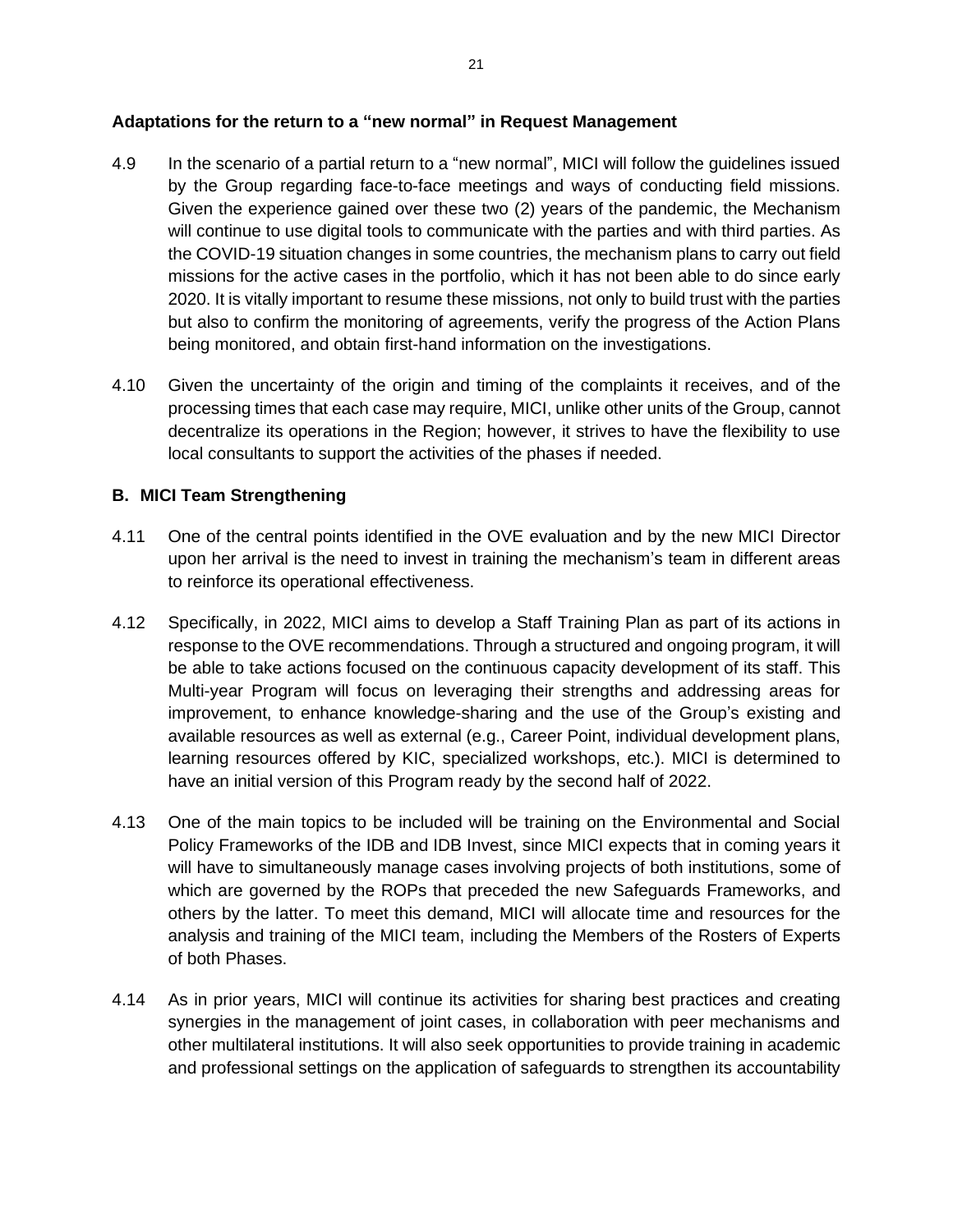work. MICI will also participate in the Annual Meeting of IAMs to continue promoting the exchange of knowledge and working to strengthen accountability mechanisms.

- 4.15 In this same area, the mechanism will resume the activities of its External Consultative Group (GCE), which has been in operation since 2017 as a sounding board for issues that will enable the mechanism to improve its access, transparency, learning, and impact.
- 4.16 Finally, once the MICI team has all the staff proposed in this Work Program, one of the main tasks will be to define the 2022-2025 Vision. This team exercise will focus on defining common operational goals for the medium term, analyzing and updating internal management processes, as well as identifying issues where the mechanism should be at the forefront of the Group, both in its role within the accountability system and with respect to external entities such as other independent mechanisms, academic institutions, and CSOs.

#### **Adaptations for the return to a "new normal" in actions to strengthen the MICI team**

4.17 The operation of the office during the two (2) years of the pandemic has allowed MICI to adapt all of its training activities to entirely virtual environments; however, the mechanism will prioritize the allocation of resources for these strengthening activities to be carried out in person, if possible and in keeping with the Group's regulations. MICI believes that the staff can benefit even more when the group, most of whom will be newly hired during the year, is present in the same physical space with conditions that allow for interactive discussion and the joint analysis of issues.

#### <span id="page-22-0"></span>**C. Institutional Learning**

- 4.18 The MICI Policy states that one of its main objectives is to promote institutional reflection based on its case management experience, strengthening the IDB Group's work and its mission. The OVE evaluation, which identified significant opportunities in this area, and MICI's action plan set the tone for the activities to be carried out to this end. The year 2022 will be no exception, and our efforts to generate knowledge and learning relevant to the Group will continue.
- 4.19 As with the Team Strengthening Actions, the MICI Action Plan includes the creation of spaces for dialogue with IDB Group entities to address issues of common interest, promote lessons learned, and strengthen relationships. These spaces will also be used to reinforce capacities in all areas of engagement with both IDB and IIC Management, especially regarding the implementation of their grievance management systems.
- 4.20 As part of this 2022 Work Program, the mechanism also plans to continue and enhance its MICI Reflections Program on three (3) fronts: (i) disseminating, between 2021 and early 2022, the technical notes on the Registration and Eligibility stages and on the Compliance Review Phase, which analyze the management experience of the last 10 years; (ii) producing a concept note to establish an institutional space for knowledge-sharing with the Group; and (iii) producing two (2) technical notes on topics of interest to be defined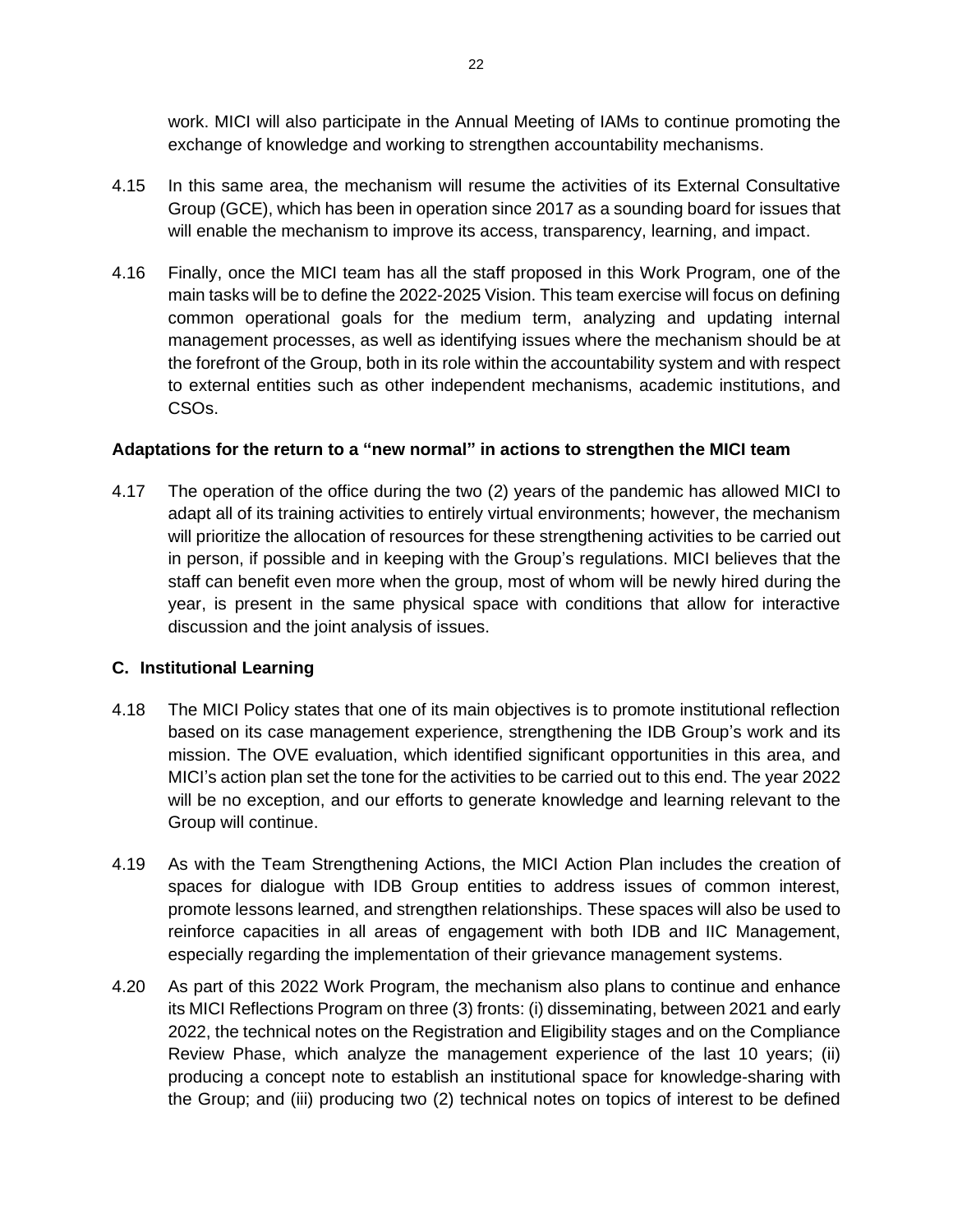according to the interests that MICI identifies internally and externally, such as complaint management with a gender perspective; complaint management in cases involving the risk of reprisals; remedies; and responsible exit from operations, among others.

### <span id="page-23-0"></span>**D. Outreach**

- 4.21 MICI outreach activities are intended both to promote access to the Mechanism for individuals or communities potentially affected by IDB Group-financed projects and to familiarize IDB Group staff at Headquarters and COF of MICI's mandate and function. During 2022, the Mechanism will focus its resources mainly on two (2) fronts: (i) continuing to have a presence in the internal and external spaces in which it traditionally participates (see Table 3); and (ii) reviewing and implementing a new Communication and Engagement Strategy, which is one of the key milestones in addressing the recommendations made by OVE.
- 4.22 With respect to the latter, MICI will update its comprehensive mapping of stakeholders within and outside the Group to obtain input for the implementation of this Strategy. These may include CSOs, communications specialists in indigenous communities and gender, academics, and interested third parties. In addition, standard communication with requesters (current and potential) and about the cases managed by MICI will be reviewed to assess whether communication channels can be improved in order to reach more communities. MICI will also continue to engage with the main offices it deals within the Group, to have a greater presence in the different communication channels so Group employees are aware of the mechanism's work.
- 4.23 Another highlight for 2022 will be the completion and implementation of specific outreach projects that began in 2021 to improve MICI's engagement with all target audiences. The main projects include (i) the redesign of MICI's Public Registry and web page; (ii) a new learning tool about the mechanism and its function in nano-MOOC format<sup>15</sup>; and (iii) an analysis of the use of social media and new digital and print outreach materials.
- 4.24 Since beginning her tenure in 2021, the new MICI Director has established new communication channels with internal and external audiences, and the OVE evaluation also points out opportunities for improvement in communications about particularly sensitive cases. For 2022, the aim is to ensure that these opportunities are recurring and enable the outreach activities to be carried out at different institutional levels. The need for support in highly specialized areas such as crisis communication management and social media, for example, will be assessed.

<sup>&</sup>lt;sup>15</sup> Online courses that allow an unlimited number of people to participate through the internet under the principle of massive, open education.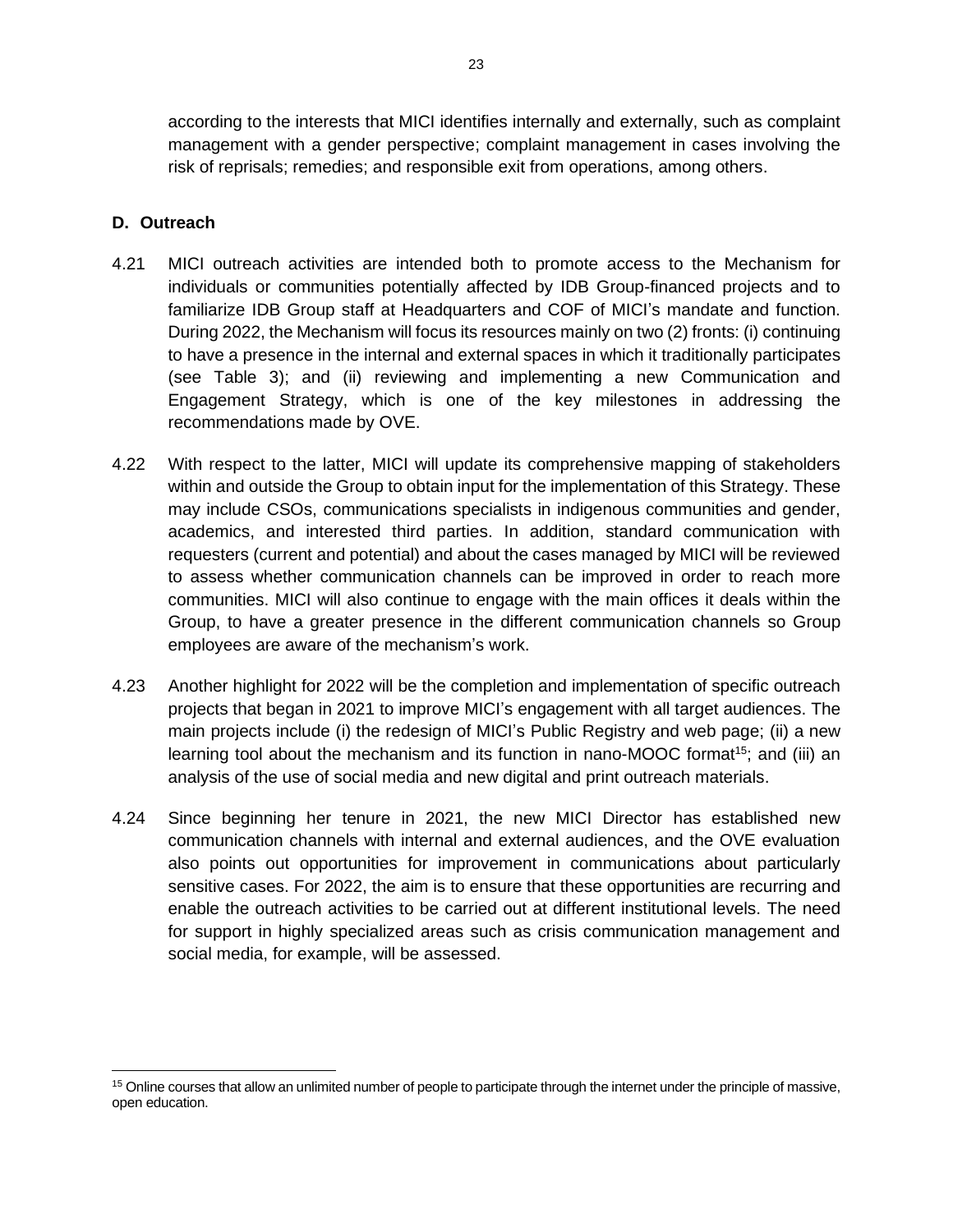|   | <b>External Outreach</b>                                                                        | <b>Internal Outreach</b>                                                                                  |
|---|-------------------------------------------------------------------------------------------------|-----------------------------------------------------------------------------------------------------------|
| ٠ | Sessions and workshops with Civil Society on                                                    | <b>Executive Directors Onboarding Sessions</b><br>$\bullet$                                               |
|   | 2021 results, Request Management, Outreach<br>improvements, etc.                                | IDB and IDB Invest employee onboarding<br>$\bullet$<br>sessions                                           |
|   | Participation in the 2022 IAIA Meeting                                                          | MICI participation in the IDB and IIC Board of<br>٠                                                       |
|   | Workshops with local Civil Society and                                                          | <b>Governors Meeting</b>                                                                                  |
|   | stakeholders to be identified in the update of<br>the stakeholder mapping by country            | Events for reflection and dissemination of<br>$\bullet$<br>learning products and/or topics of interest to |
|   | American<br>Mediation<br>Participation<br>in the                                                | the IDB Group                                                                                             |
|   | Congress                                                                                        | Periodic workshops with COF staff<br>٠                                                                    |
|   | Meeting with Civil Society during the Nineteenth<br>Annual Meeting of Accountability Mechanisms |                                                                                                           |
|   | Participation in the Regional Forum on Socio-<br><b>Environmental Conflicts</b>                 |                                                                                                           |
|   | Participation in the COICA Congress                                                             |                                                                                                           |
|   | Participation in the United Nations Forum on<br><b>Business and Human Rights</b>                |                                                                                                           |

## **Table 3. Recurring Outreach Activities 2022**

#### **Adaptations for the return to a "new normal" in Outreach Actions**

4.25 Given the experience gained during 2020 and 2021, MICI will continue to carry out actions and activities virtually while the Region recovers from the pandemic. However, once the conditions are in place, the Mechanism will allocate resources to hold in-person events both at Headquarters and in the Region.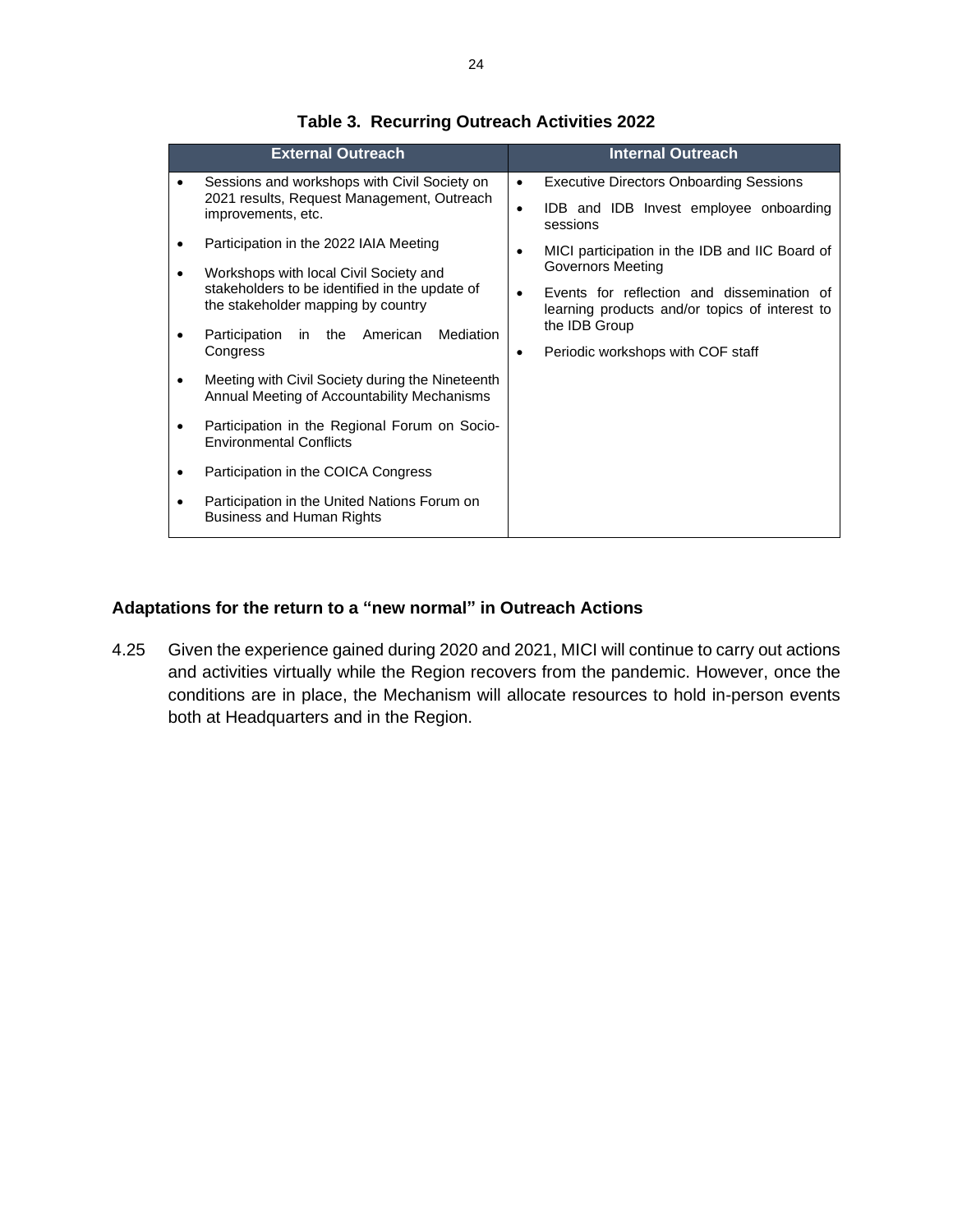#### **V. Proposed Budget 2022**

- <span id="page-25-0"></span>5.1 The budget proposal is made by estimating the resources needed for the activities that MICI plans to carry out and is certain will occur, and the funds needed to manage the requests expected to be received during 2022. Given that requests are uncertain, and their activation is demand-driven, this is done using empirical evidence from previous years.
- 5.2 Also, as in 2021, this budget considers several potential limitations that MICI will face under a "new normal". There may be different types and timing of restrictions depending on each country's circumstances, to which MICI will adapt according to the Group's and the country's regulations.
- 5.3 The requested 2022 Budget has the following features in terms of its presentation:
	- a) As it does every year, MICI uses zero-based budgeting, as it requests resources annually only for the program it proposes to implement in that period. MICI has sought to adapt its formulation in 2022, to the extent possible, to the execution observed during 2021.
	- b) The budget requirements are presented separately for each institution, with IDB and IDB Lab on the one hand, and IDB Invest on the other.
	- c) MICI is not within the centralization processes or ETD funds (Effect of Turnover Dynamics). However, within the Mechanism itself, it seeks to identify savings to finance salary increases and other staff remuneration.
	- d) For staff salaries and benefits (SLC), MICI formulates its budget following the parameters provided by the Bank, and for 2022, an estimated salary adjustment of 3.4% has been included. 16
	- e) Regarding the formulation of staff benefit rates (SCL), MICI, in consultation with BDA, proposes that instead of budgeting this item at the Bank's percentage, which is 42% of the total amount of annual salaries for the international staff at headquarters, this percentage could be gradually adjusted to the actual execution observed in previous years. This is because MICI has observed on a recurring  $basis<sup>17</sup>$  that part of its annual under-execution comes from this item, since on average in the last five years it has executed only 19% of the 42% originally budgeted.

<sup>&</sup>lt;sup>16</sup> This figure, which corresponds to the market-based salary increase (MBSI), is subject to change based on what the Board of Directors authorizes for Management. MICI will adjust the percentage to whatever is approved by the Executive Directors.

<sup>&</sup>lt;sup>17</sup> MICI has reported this since 2017 in its fourth quarter reports, which contain the final execution of its entire budget, including employee benefits.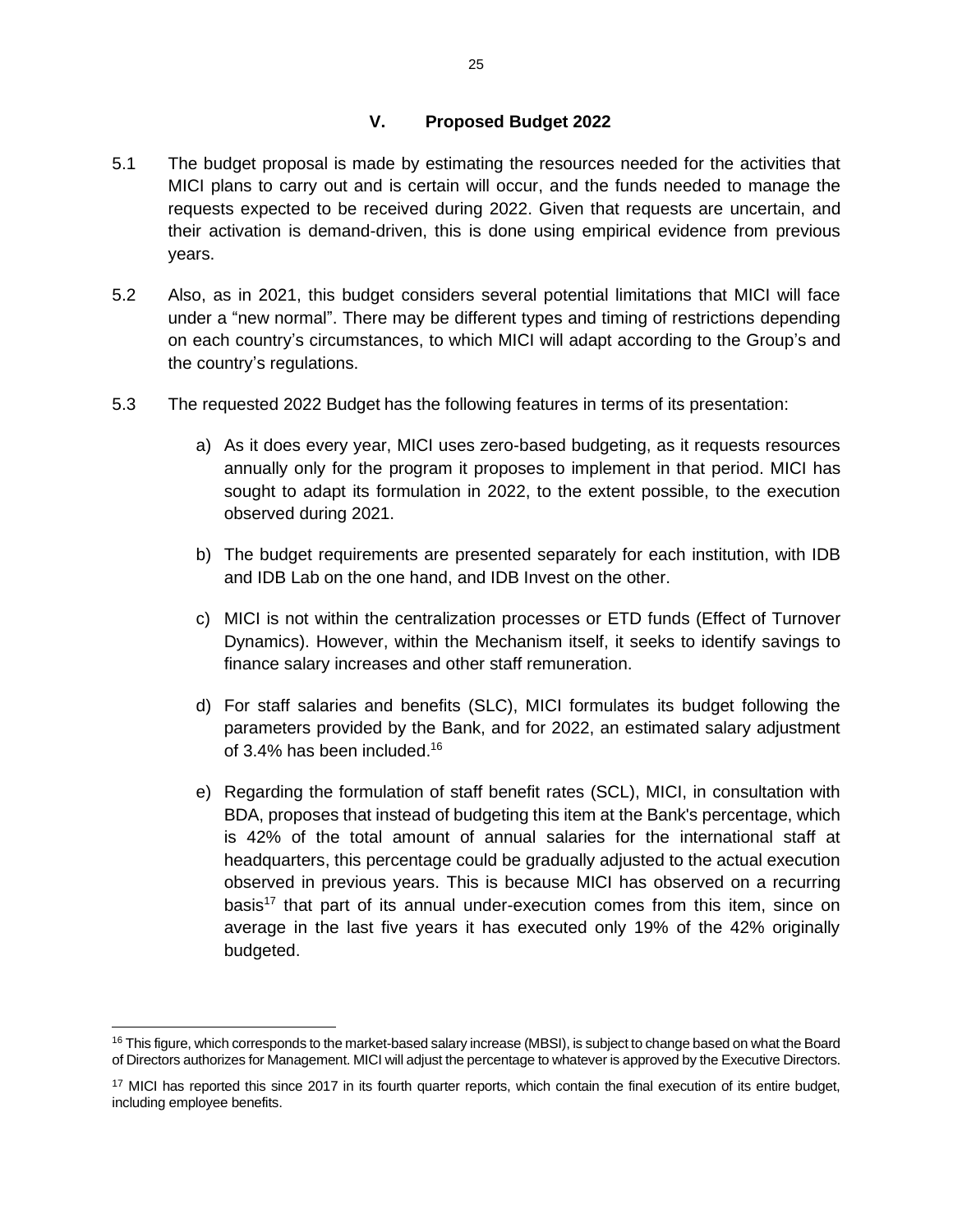MICI proposes formulating the percentage of benefits using the following methodology:

% *Benerfits* = 
$$
\frac{(Average % of benefits execution for the last 5 years) + (%) (Max on benefits)}{2}
$$
\n% *Benerfits* 2022 = 
$$
\frac{\{Average (21%, 16%, 16%, 20%, 21%)\} + (42%)}{2}
$$
\n% *Benerfits* 2022 = 
$$
\frac{(19%) + (42%)}{2}
$$

Thus, for 2022, the percentage calculated for employee benefits (SCL) would be, after rounding, equivalent to 30.5%.

2

This methodology, which we propose to continue using from this fiscal year forward, is sufficiently conservative to allow MICI to avoid a deficit (even with the new positions to be added), but it does not retain Bank resources that, in our experience, are likely not to be used.

f) As mentioned in previous sections, for this fiscal year we are requesting four (4) new staff positions: three (3) Case Specialist Positions (Grade 5) and one (1) Research Associate Position (Grade 7).

In terms of their start dates, one of the Grade 5 positions and the Grade 7 position, which are for the Compliance Review Phase, are expected to start in April, while the remaining two (2) Grade 5 positions, one (1) for each Phase, should start in September. However, following the Group's budget formulation instructions, this budget includes funds for salaries and benefits for both positions for the full year, i.e., as if they were to start in January 2022.

- g) To avoid cross-subsidies, staff time expected to be spent providing services to IDB Invest has been monetized and is presented as a CLC budget item.
- h) The CLC+NLC budget is presented by function: Request Management, MICI Team Strengthening, Institutional Learning and Outreach.
- i) The Contingency Funds are considered a restricted item since the fund's allocation can only be accessed upon the authorization of the Board of Executive Directors (see "Conditions for Accessing the Contingency Fund" in the Links section).
- 5.4 The following sections present the budget requirements by function for IDB, IDB Lab, and IDB Invest, and Annex II provides an itemized breakdown.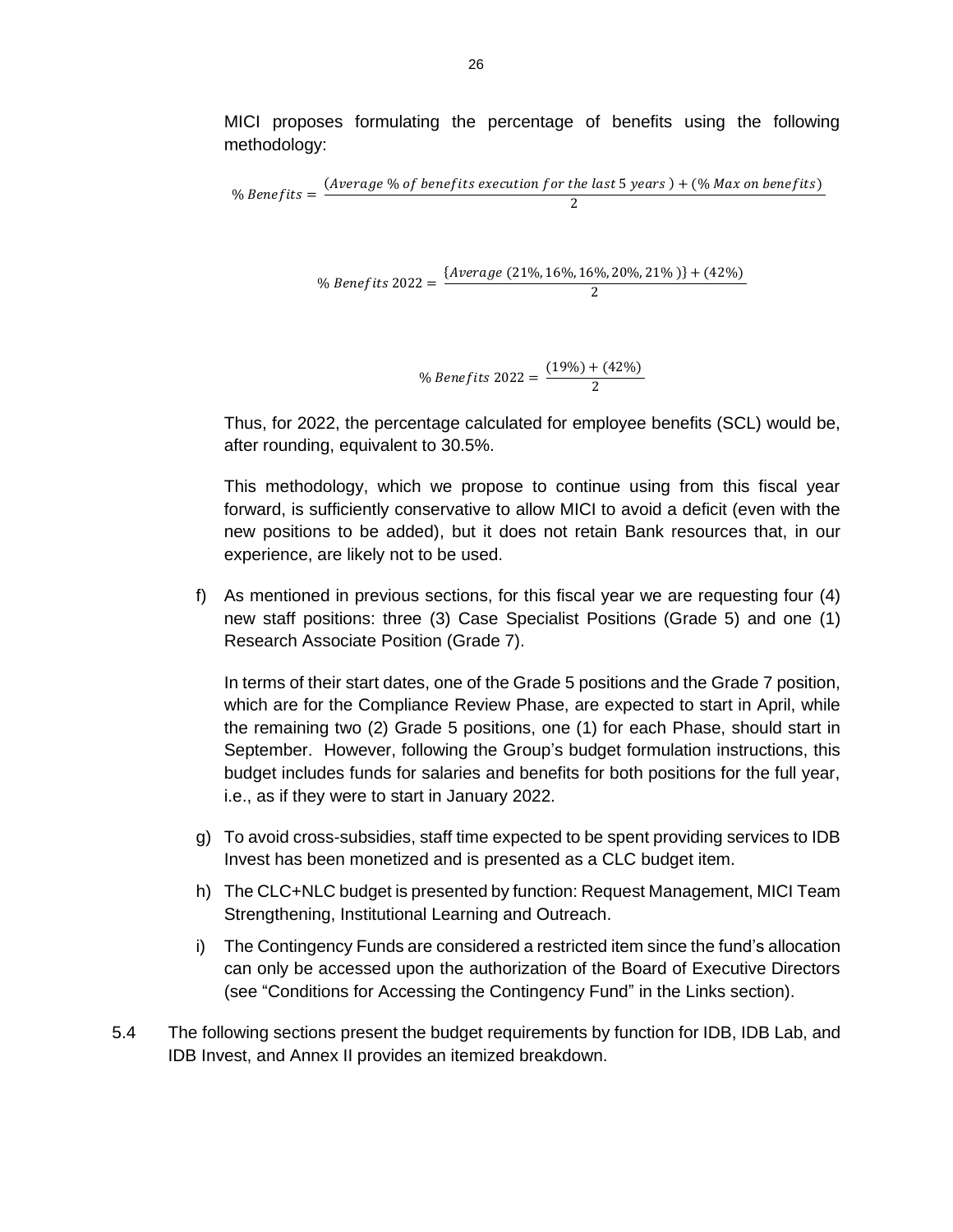### <span id="page-27-0"></span>**A. Budget requested for IDB and IDB Lab**

- 5.5 MICI's proposed 2022 program for IDB and IDB Lab had originally, without considering the new positions, called for US\$2,523,695 for its execution, which would be a nominal decrease of 6.4% (8.9% real decrease<sup>18</sup>) compared to the amount approved for 2021 (US\$2,696,929). However, with the request to add four (4) staff positions, the total amount requested is **US\$2,905,039,** which represents a 7.7% nominal increase (5.2% real increase) over the total amount approved in 2021.
- 5.6 Regarding personnel costs (SLC), the 2022 budget provides for an allocation of US\$2,138,513 (16.5% higher than in 2021) as shown in Tables 4 and 5. The increase is due to:
	- i) A 3.4% salary increase,<sup>19</sup> in line with Management's estimates for 2022;
	- ii) Four new staff positions (three (3) Grade 5 and one (1) Grade 7) starting in April and September but budgeted on a full-year basis. The salary and benefit amounts for the months for which these positions are vacant have been formulated in CLC (US\$214,537), while the benefits (US\$65,434) are in the benefit accounts, under the budget instructions<sup>20</sup> for 2022.
- 5.7 The costs of the Full-Time Consultants are estimated only to cover the contractual commitments that MICI has already undertaken, but do not initially provide for the hiring of additional staff. The remaining Personnel Costs (companies, freelancers, PECs) are budgeted according to current commitments and funds are added to cover expected events in MICI's four (4) operational areas.
- 5.8 For Request Management, the 2022 Budget was formulated similarly to the 2021 Budget to give the Mechanism the most flexibility for a potential return to a "new normal" in incremental stages over the course of the year. Should any unforeseen circumstances affect Request Management, the Mechanism, with the prior authorization of the Executive Directors, may use the Contingency Fund, which is restricted to these activities.
- 5.9 With respect to the remaining Team Strengthening, Institutional Learning, and Outreach activities,<sup>21</sup> there are no changes to the total budgeted amount in the aggregate; there is only a reallocation of funds from outreach activities (most of which are expected to

<sup>18</sup> Estimated 2.5% inflationary growth according to document *[Instructions for 2022 Budget Formulation and Execution](https://idbg.sharepoint.com/teams/ez-BGT/Administrative/Preparation/Forms/AllItems.aspx?id=%2Fteams%2Fez%2DBGT%2FAdministrative%2FPreparation%2FBudget%20Instructions%2FCopy%2Dof%2DBudget%2DInstructions%2D2022%2DII%20%2810%29%2Epdf&parent=%2Fteams%2Fez%2DBGT%2FAdministrative%2FPreparation%2FBudget%20Instructions)* (Composite Cost Adjustment Component).

<sup>&</sup>lt;sup>19</sup> This figure, which corresponds to the Market-Based Salary Increase (MBSI), may vary based on what the Board of Directors authorizes for Management. MICI will adjust the percentage to whatever is approved by the Executive Directors.

<sup>20</sup> *[Instructions for 2022 Budget Formulation and Execution](https://idbg.sharepoint.com/teams/ez-BGT/Administrative/Preparation/Forms/AllItems.aspx?id=%2Fteams%2Fez%2DBGT%2FAdministrative%2FPreparation%2FBudget%20Instructions%2FCopy%2Dof%2DBudget%2DInstructions%2D2022%2DII%20%2810%29%2Epdf&parent=%2Fteams%2Fez%2DBGT%2FAdministrative%2FPreparation%2FBudget%20Instructions)*

<sup>&</sup>lt;sup>21</sup> Expenditures related to Team Strengthening, Institutional Learning, Outreach activities, and Administrative Expenses are divided between IDB and IDB Invest.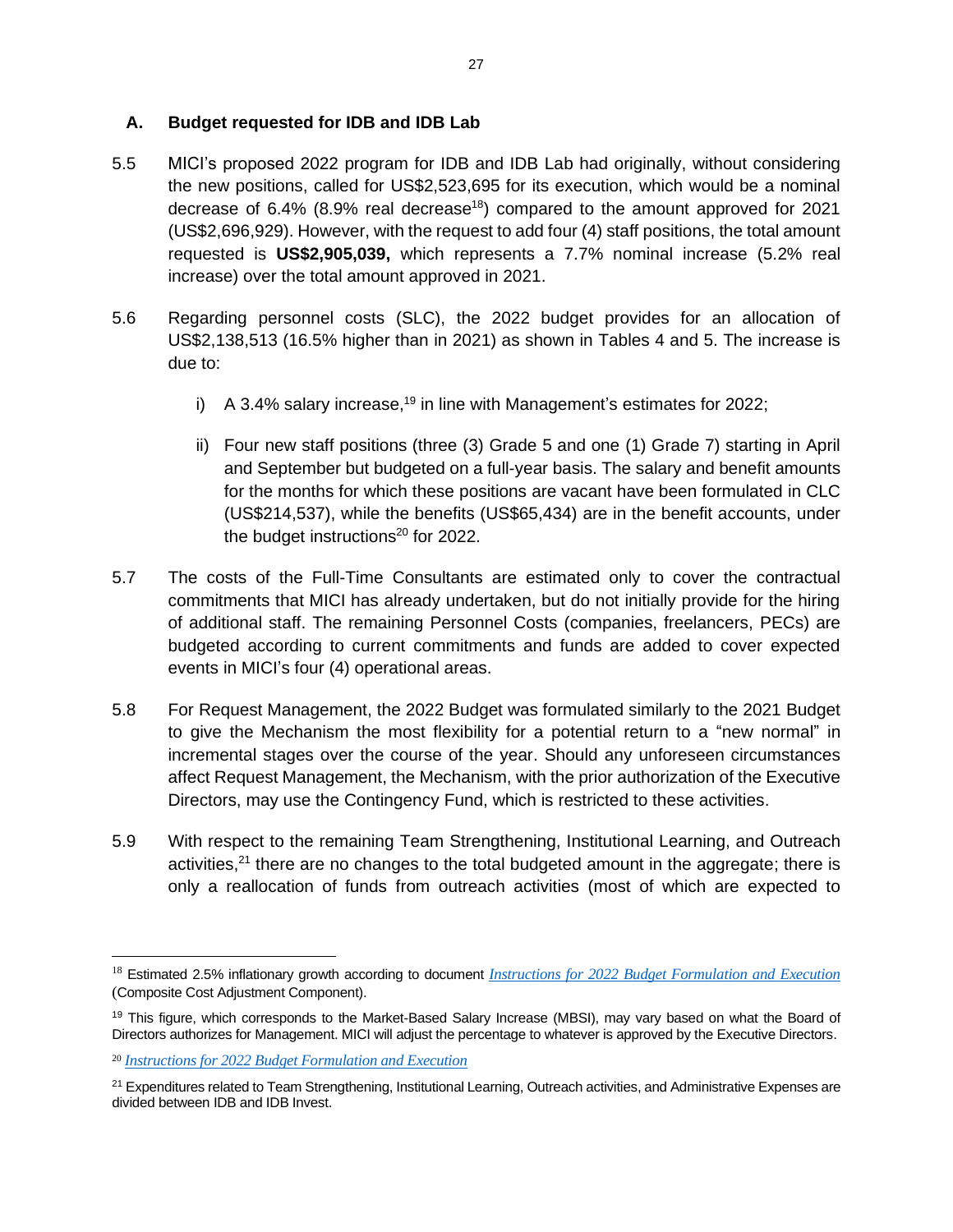continue using virtual tools that require a smaller investment) to strengthening activities, which are expected to be revitalized during 2022.

5.10 Tables 4 and 5 below show the proposed allocations by item for 2022, according to the parameters and assumptions described above, as well as the amounts approved in 2021 and the estimated total execution for this year. Table 4 is presented following the standardization made by BDA to present budget information by expenditure item; while Table 5, similar to the one presented by MICI in previous years, contains the same information, but reported by MICI's operational areas.

#### **Table 4. 2022 Proposed Budget and Comparison to Approved 2021 Budget for IDB – by** *Expenditure Category*

| <b>Item of Expense</b>                                          | 2021<br><b>Approved</b>                                                 | 2022      | <b>2022 Proposed vs. 2021</b><br><b>Approved</b> |          |  |
|-----------------------------------------------------------------|-------------------------------------------------------------------------|-----------|--------------------------------------------------|----------|--|
|                                                                 | <b>Proposed</b><br><b>Budget</b><br><b>Budget</b><br>\$<br>$(GA-276-3)$ |           | %                                                |          |  |
| <b>Labor Costs</b>                                              |                                                                         |           |                                                  |          |  |
| <b>SLC - Staff Labor Costs</b>                                  | 1,835,008                                                               | 2,138,513 | 303,504                                          | 16.5%    |  |
| <b>CLC - Complementary Labor Costs</b>                          | 633,971                                                                 | 538,577   | $-95,394$                                        | $-15.0%$ |  |
| DTC, TTC & Consultants (Contractual Modalities)                 | 384,537                                                                 | 289,143   | $-95,394$                                        | $-24.8%$ |  |
| PECs (Contractual Modalities) & Business Consulting Firms       | 249,434                                                                 | 249,434   | 0                                                | 0.0%     |  |
| <b>Sub-total Labor Costs</b>                                    | 2,468,979                                                               | 2,677,089 | 208,110                                          | 8.4%     |  |
| <b>Non-Labor Costs</b>                                          |                                                                         |           |                                                  |          |  |
| Outside Services                                                | O                                                                       | 0         | O                                                | 0.0%     |  |
| Learning Logistics and Fees                                     | 15,000                                                                  | 25,370    | 10,370                                           | 69.1%    |  |
| Travel                                                          | 107,900                                                                 | 107,900   | 0                                                | 0.0%     |  |
| <b>General Administrative Costs</b>                             | 55.050                                                                  | 44.680    | $-10.370$                                        | $-18.8%$ |  |
| <b>Sub-total Non-Labor Costs</b>                                | 177,950                                                                 | 177,950   | $\Omega$                                         | 0.0%     |  |
| <b>Sub-total Labor Cost and Non-Labor Costs</b>                 | 2,646,929                                                               | 2,855,039 | 208.110                                          | 7.9%     |  |
| <b>Contingency Funds</b>                                        | 50,000                                                                  | 50,000    | $\mathbf 0$                                      | 0.0%     |  |
| <b>Total Labor Costs, Non-Labor Costs and Contingency Funds</b> | 2,696,929                                                               | 2,905,039 | 208,110                                          | 7.7%     |  |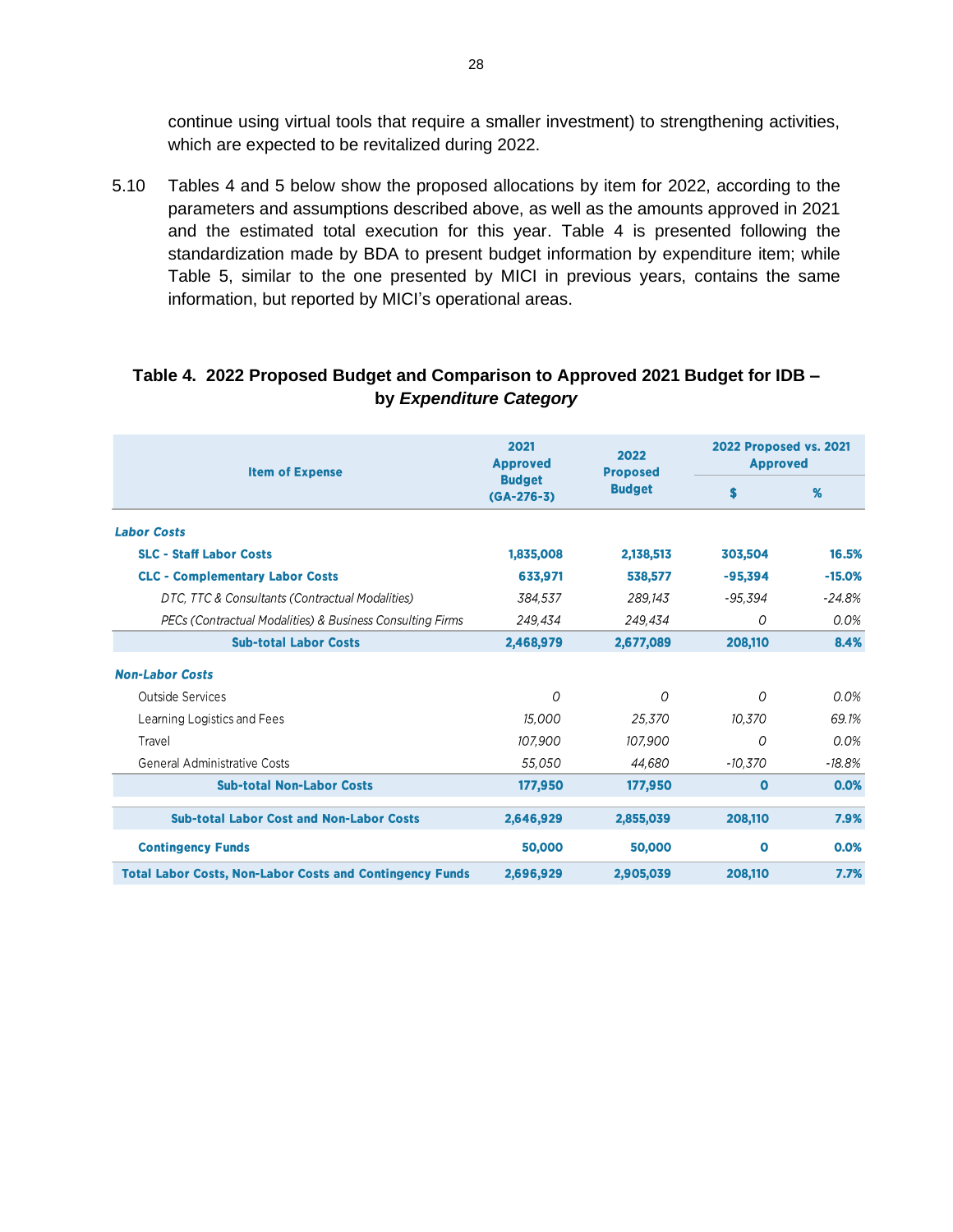|                                                                            | <b>IDB BUDGET</b>                 |    |                                            |    |                                   |                                              |  |
|----------------------------------------------------------------------------|-----------------------------------|----|--------------------------------------------|----|-----------------------------------|----------------------------------------------|--|
| Concept                                                                    | 2021<br>Approved<br><b>Budget</b> |    | 2021<br>Projected<br>Expenses <sup>1</sup> |    | 2022<br>Proposed<br><b>Budget</b> | % 2022 Proposed<br>vs. 2021<br>Approved 2022 |  |
| Personnel Costs (SCL) <sup>23</sup>                                        |                                   |    |                                            |    |                                   |                                              |  |
| <b>Total Personnel Costs (SLC)</b>                                         | \$1,835,009                       | \$ | 1,363,395                                  | \$ | 2,138,513                         | 17%                                          |  |
| <b>COMPLEMENTARY LABOR COSTS</b><br>(CLC) AND NON-PERSONNEL COSTS<br>(NLC) |                                   |    |                                            |    |                                   |                                              |  |
| <b>Requests Management</b>                                                 |                                   |    |                                            |    |                                   |                                              |  |
| Subtotal Requests Management<br><b>MICI Team Strengthening</b>             | \$<br>712,291                     | \$ | 515,547                                    | \$ | 603,057                           | $-15%$                                       |  |
|                                                                            |                                   |    |                                            |    |                                   |                                              |  |
| Subtotal Institutional Strengthening                                       | \$<br>15,000                      | \$ | 13,000                                     | \$ | 28,370                            | 89%                                          |  |
| <b>Institutional Learning</b>                                              |                                   |    |                                            |    |                                   |                                              |  |
| <b>Subtotal Learning</b>                                                   | \$<br>18,230                      | \$ | 3,000                                      | \$ | 17,500                            | -4%                                          |  |
| Outreach                                                                   |                                   |    |                                            |    |                                   |                                              |  |
| Subtotal Outreach                                                          | \$<br>66,400                      | \$ | 15,000                                     | \$ | 67,600                            | 2%                                           |  |
| Subtotal CLC and NLC<br>(non-restricted component)                         | 811,921<br>\$                     | \$ | 546,547                                    | \$ | 716,527                           | $-12%$                                       |  |
|                                                                            |                                   |    |                                            |    |                                   |                                              |  |
| Contigency Fund <sup>4</sup><br>(restricted component)                     | 50,000<br>\$                      | \$ |                                            | \$ | 50,000                            | 0%                                           |  |
| <b>Total CLC and NLC</b><br>(restricted + nonrestricted components)        | \$<br>861,921                     | \$ | 546,547                                    | \$ | 766,527                           | $-11%$                                       |  |
|                                                                            |                                   |    |                                            |    |                                   |                                              |  |
| Total MEC Budget (SCL+CLC+NLC)                                             | \$2,696,930                       | \$ | 1,909,942                                  |    | \$2,905,039                       | 7.7%                                         |  |

## **Table 5. 2022 Proposed Budget and Comparison to Approved 2021 Budget for IDB - By MICI Operational Areas**

1. Estimate presented in the Quarterly Overview. April-June 2021, available in the Links section / 2. Includes the 3.4% salary increase as suggested by Management / 3. Includes the addition of the four (4) requested positions / 4. The Contingency Fund may be used only for Request Management and, since its use must be approved by the Executive Directors, it is classified as a restricted component of the budget.

### <span id="page-29-0"></span>**B. Budget requested for IDB Invest**

- 5.11 MICI's budget for IDB Invest for 2022 is formulated according to the following parameters, which seek to maximize the efficiency of the resources received:
	- i) The IDB Invest Budget does not include SLC personnel costs because MICI staff members are employed by the IDB, not IDB Invest. The time spent by MICI staff (SLC) working for IDB Invest is covered by a CLC allocation;
	- ii) An annual Service Level Agreement (SLA) is signed with IDB Invest which includes the lumpsum of unrestricted CLC and NLC funds to be transferred to MICI at the beginning of the year and instructs IDB Invest to keep the Contingency Fund available in case its use is required;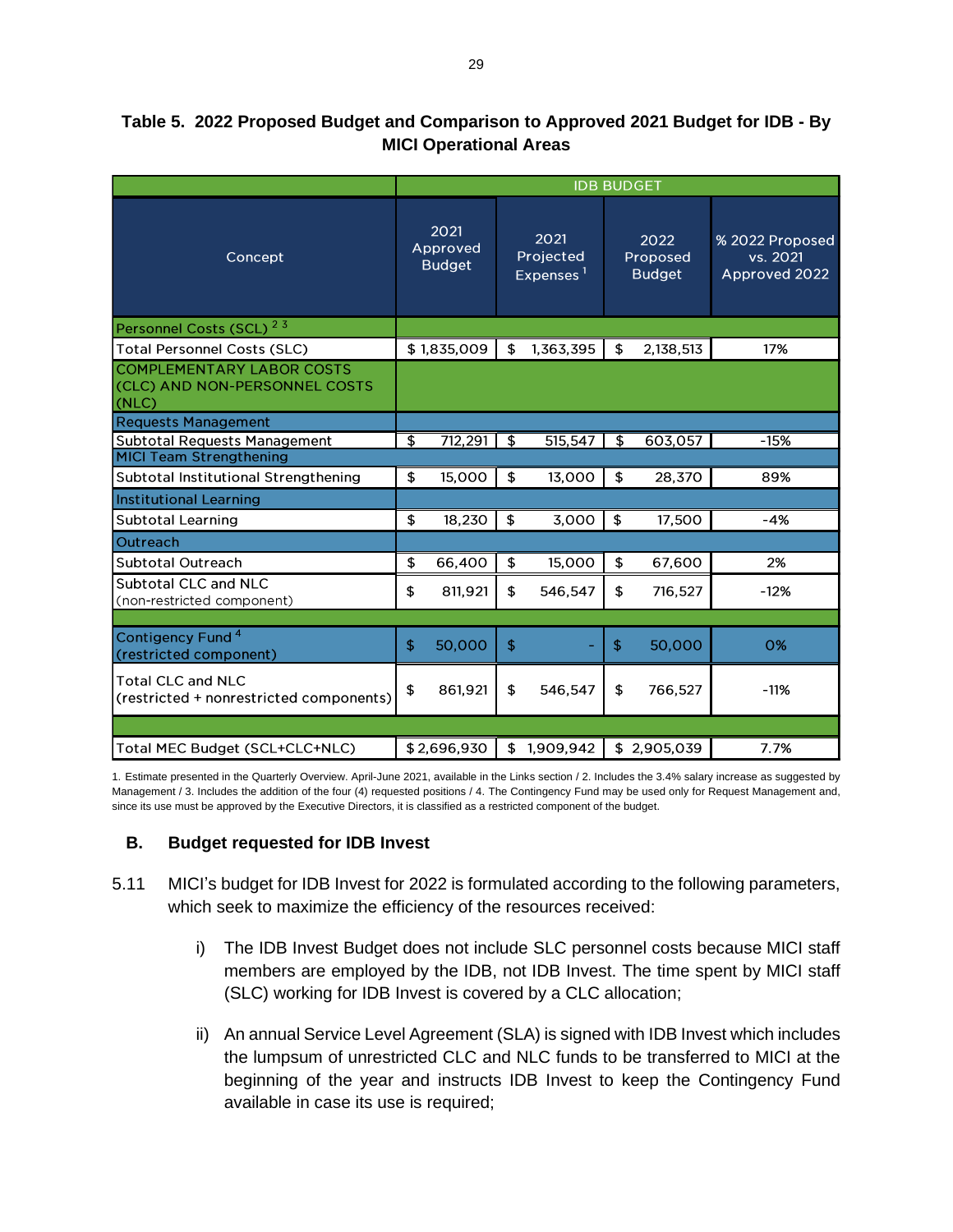- iii) At the end of each year, MICI returns any unrestricted funds to IDB Invest.
- 5.12 MICI's proposed program for IDB Invest in 2022 requires the approval of resources for its execution in the amount of **US\$618,064.** This amount corresponds to a nominal increase of 2.38% (real decrease of  $0.12\%^{22}$ ) compared to the total amount approved in 2021. The total amount referred to above comprises CLC + NLC + Contingency Fund (USD\$30,000). Given that the Fund is only transferred if required and that no increase in the Fund is provided, we should point out that the other two (2) components equal US\$588,064, which represents a nominal increase of 2.5% (0% in real terms).
- 5.13 Regarding Request Management, the proposed amount reflects allocations to cover the costs of managing the three active IDB Invest cases. Of particular note is case [MICI-CII-](https://www.iadb.org/en/mici/request-detail-iic?ID=MICI-CII-CO-2018-0133&nid=23506)[CO-2018-0133,](https://www.iadb.org/en/mici/request-detail-iic?ID=MICI-CII-CO-2018-0133&nid=23506) concerning the Ituango Hydropower Plant (CO-11794-04), currently under investigation by the Compliance Review Phase. Funds have been earmarked for this case in order to carry out the field mission that has been postponed due to the pandemic. Funds have also been allocated for the anticipated management of two (2) new Requests. As with the IDB Budget, sufficient funds are provided for the scenario of a return to a "new normal" during the year.
- 5.14 In terms of Team Strengthening, Institutional Learning, and Outreach, the same procedure was followed as reported for the IDB, where the budget was generally formulated with the same amount as in 2021, but resources were reallocated for the strengthening activities. It should be reiterated that the IDB and IDB Invest are taking advantage of the synergies in these areas with a view to 50-50 cost sharing in the execution.
- 5.15 Table 6 shows the proposed allocations by line item for the MICI-IDB Invest Budget for 2022 by MICI's operational areas.

<sup>22</sup> Estimated 2.5% inflationary growth according to document *[Instructions for 2022 Budget Formulation and Execution](https://idbg.sharepoint.com/teams/ez-BGT/Administrative/Preparation/Forms/AllItems.aspx?id=%2Fteams%2Fez%2DBGT%2FAdministrative%2FPreparation%2FBudget%20Instructions%2FCopy%2Dof%2DBudget%2DInstructions%2D2022%2DII%20%2810%29%2Epdf&parent=%2Fteams%2Fez%2DBGT%2FAdministrative%2FPreparation%2FBudget%20Instructions)* (Composite Cost Adjustment Component).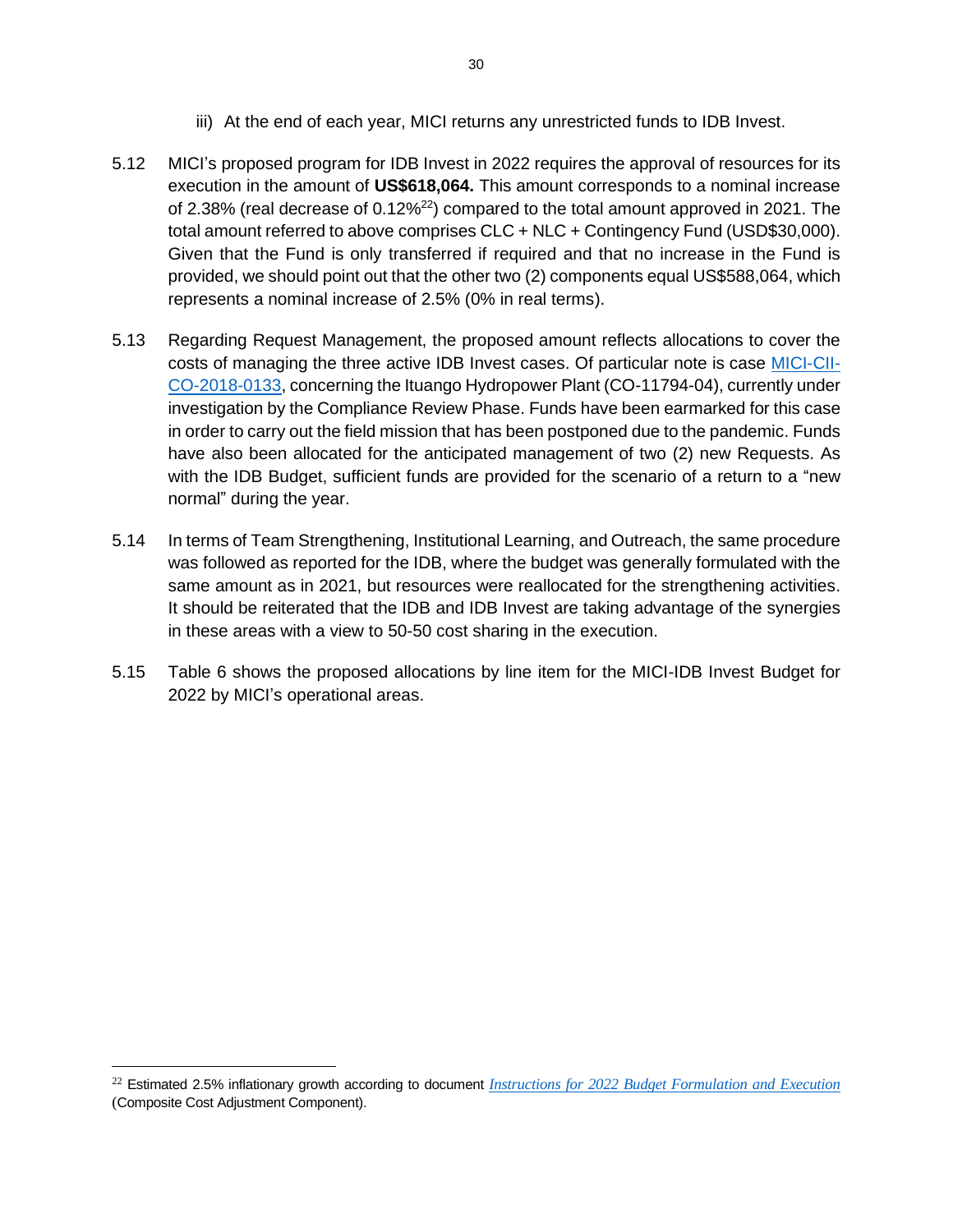|                                                                            | <b>IDB INVEST BUDGET</b> |                                   |                |                                |    |                                   |                                                 |  |
|----------------------------------------------------------------------------|--------------------------|-----------------------------------|----------------|--------------------------------|----|-----------------------------------|-------------------------------------------------|--|
| Concept                                                                    |                          | 2021<br>Approved<br><b>Budget</b> |                | 2021 Projected<br>Expenses $1$ |    | 2022<br>Proposed<br><b>Budget</b> | % 2022<br>Proposed vs.<br>2021 Approved<br>2022 |  |
| Personnel Costs (SCL) <sup>23</sup>                                        |                          |                                   |                |                                |    |                                   |                                                 |  |
| <b>Total Personnel Costs (SLC)</b>                                         | \$                       | ۰                                 | \$             | -                              | \$ |                                   |                                                 |  |
| <b>COMPLEMENTARY LABOR COSTS</b><br>(CLC) AND NON-PERSONNEL COSTS<br>(NLC) |                          |                                   |                |                                |    |                                   |                                                 |  |
| <b>Requests Management</b>                                                 |                          |                                   |                |                                |    |                                   |                                                 |  |
| <b>Subtotal Requests Management</b>                                        | \$                       | 535,491                           | $\mathfrak{P}$ | 350,000                        | \$ | 535,184                           | 0%                                              |  |
| <b>MICI Team Strengthening</b>                                             |                          |                                   |                |                                |    |                                   |                                                 |  |
| Subtotal Institutional Strengthening                                       | \$                       | 1,000                             | \$             | 1,000                          | \$ | 11,180                            | 1018%                                           |  |
| <b>Institutional Learning</b>                                              |                          |                                   |                |                                |    |                                   |                                                 |  |
| <b>Subtotal Learning</b>                                                   | \$                       | 3,000                             | \$             | 3,000                          | \$ | 5,500                             | 83%                                             |  |
| Outreach                                                                   |                          |                                   |                |                                |    |                                   |                                                 |  |
| Subtotal Outreach                                                          | \$                       | 34,230                            | \$             | 20,000                         | \$ | 36,200                            | 6%                                              |  |
| Subtotal CLC and NLC<br>(non-restricted component)                         | \$                       | 573,721                           | \$             | 374,000                        | \$ | 588,064                           | 2.5%                                            |  |
|                                                                            |                          |                                   |                |                                |    |                                   |                                                 |  |
| Contigency Fund <sup>4</sup><br>(restricted component)                     | \$                       | 30,000                            | $\frac{1}{2}$  |                                | \$ | 30,000                            | 0%                                              |  |
| <b>Total CLC and NLC</b><br>(restricted + nonrestricted components)        | \$                       | 603,721                           | \$             | 374,000                        | \$ | 618,064                           | 2.38%                                           |  |
|                                                                            |                          |                                   |                |                                |    |                                   |                                                 |  |
| Total MEC Budget (SCL+CLC+NLC)                                             | \$                       | 603,721                           | \$             | 374,000                        | \$ | 618,064                           | 2.38%                                           |  |

### **Table 6. 2022 Proposed Budget and Comparison to Approved 2021 Budget for IDB Invest – By MICI Operational Area**

1. Information according to the estimate made in the Quarterly Overview. April-June 2021, available in the Links section. / 2. IDB Invest does not include SCL expenses / 3. The CLC expense covers the time that MICI personnel (SLC) provide services to the institution. / 4. The Contingency Fund may be used only for request management and, since its use requires the approval of the Executive Directors, it is classified as a restricted component of the budget.

### <span id="page-31-0"></span>**C. Final considerations**

- 5.16 Based on the above, we respectfully request that the Boards of Executive Directors of the IDB and the IIC consider and approve MICI's 2022 Work Program and the Proposed Budget for its execution.
- 5.17 In addition, approval is sought for the creation of four (4) new staff positions (HC) for the Consultation Phase and the Compliance Review Phase.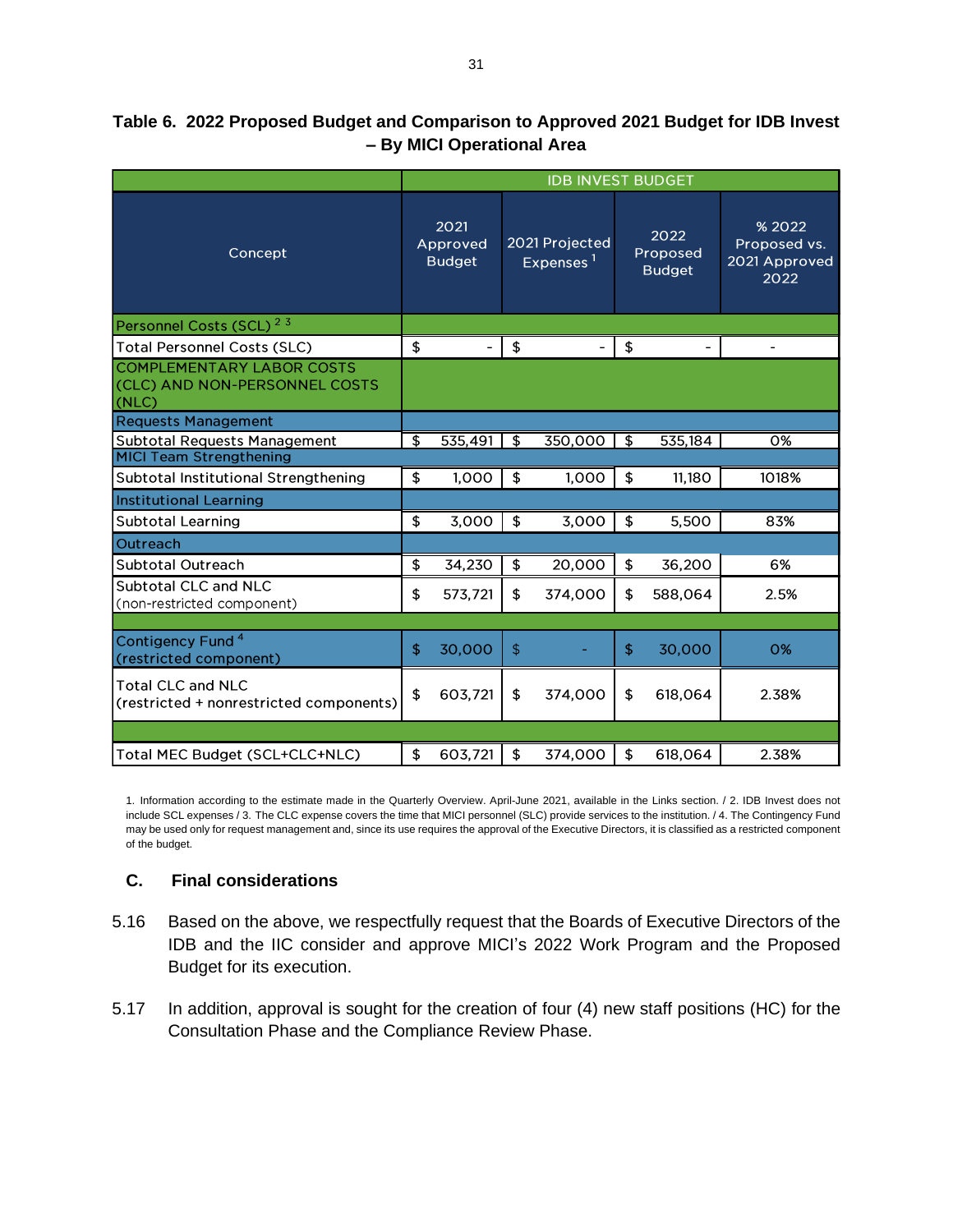| #              | <b>Request Number</b> | <b>Date</b><br><b>Received</b> | <b>Project Name and Number</b>                                                                                                                                 | Status as of 15<br>October 2021              |
|----------------|-----------------------|--------------------------------|----------------------------------------------------------------------------------------------------------------------------------------------------------------|----------------------------------------------|
|                |                       |                                | <b>Requests received in 2021</b>                                                                                                                               |                                              |
| 1              | MICI-BID-PN-2021-0163 | January                        | Chorrera Power Project<br>(PN0136)<br>(1244A/OC-PN, 1244B/OC-PN)                                                                                               | Not registered<br>Closed                     |
| 2              | MICI-BID-2021-AR-0164 | February                       | Development Program For<br>Metropolitan Areas Outside the Capital<br>II (AR-L1243) (3780/OC-AR)                                                                | Monitoring of<br>agreements                  |
| 3              | MICI-BID-2021-AR-0165 | February                       | Urban Municipal Infrastructure<br>Program (AR-L1148)<br>(2929/OC-AR)                                                                                           | Not eligible<br>Closed                       |
| 4              | MICI-BID-2021-AR-0166 | April                          | Water and Sanitation Program for<br>Urban and Suburban Centers (PAyS)<br>(AR-L1084)<br>(2343/OC-AR)                                                            | Not registered<br>Closed                     |
| 5              | MICI-BID-2021-AR-0167 | June                           | Project to Improve the Provincial Route<br>82 Corridor in the Province of Mendoza<br>(AR-L1293)<br>(4779/OC-AR)                                                | Not registered<br>Closed                     |
| 6              | MICI-BID-2021-AR-0168 | June                           | Water and Sanitation for Small<br>Communities Program - Tranche II<br>(PROAS II)<br>(AR-L1289) (5285/OC-AR)                                                    | Assessment stage<br>of consultation<br>phase |
| $\overline{7}$ | MICI-BID-2021-AR-0169 | July                           | Integrated Urban Solid Waste<br>Management Program (AR-L1289)<br>(3249/OC-AR)                                                                                  | Not registered<br>Closed                     |
| 8              | MICI-BID-2021-AR-0170 | July                           | <b>Integrated Urban Solid Waste</b><br>Management Program - Request II<br>(AR-L1289) (3249/OC-AR)                                                              | Assessment<br>stage                          |
| 9              | MICI-BID-2021-CR-0171 | July                           | Cantonal Road Network II Program<br>(CR-L1065) (4507/OC-CR)                                                                                                    | Assessment<br>stage                          |
| 10             | MICI-BID-2021-AR-0172 | August                         | Integrated Urban Solid Waste<br>Management Program - Request III<br>(AR-L1151) (3249/OC-AR)                                                                    | Not registered<br>Closed                     |
| 11             | MICI-BID-2021-BR-0173 | August                         | Macambira-Anicuns Urban<br><b>Environmental Program</b><br>(BR-L1006) (1980/OC-BR)                                                                             | Not registered<br>Closed                     |
| 12             | MICI-BID-2021-CO-0174 | September                      | Metro of Bogota First Line - First<br>Tranche - Request II (CO-L1234)<br>(4572/OC-CO)                                                                          | Not registered<br>Closed                     |
| 13             | MICI-BID-2021-AR-0175 | September                      | Urban Municipal Infrastructure<br>Program - Request II<br>(AR-L1148) (2929/OC-AR)                                                                              | Not registered<br>Closed                     |
| 14             | MICI-BID-2021-BR-0176 | September                      | Environmental Sanitation, Macro-<br>drainage, and Recovery Project for the<br>Igarapés and the Banks of the<br>Parauapebas River/PA (BR-L1508)<br>(4917/OC-BR) | Not registered<br>Closed                     |
|                |                       |                                | <b>Requests carried over from 2020</b>                                                                                                                         |                                              |
| 15             | MICI-PE-2015-0094     | August 2015                    | Rural Land Titling & Registration<br>Project in Peru - Third Phase (PTRT-3)<br>(PE-L1026) (3370/OC-PE)                                                         | Monitoring of<br>agreements                  |
| 16             | MICI-BID-HA-2017-0114 | January 2017                   | Productive Infrastructure Program<br>(HA-L1055)<br>(2552/GR-HA2779/GR-HA et al.)                                                                               |                                              |

**Annex I. Requests Managed from 1 January to 15 October 2021**